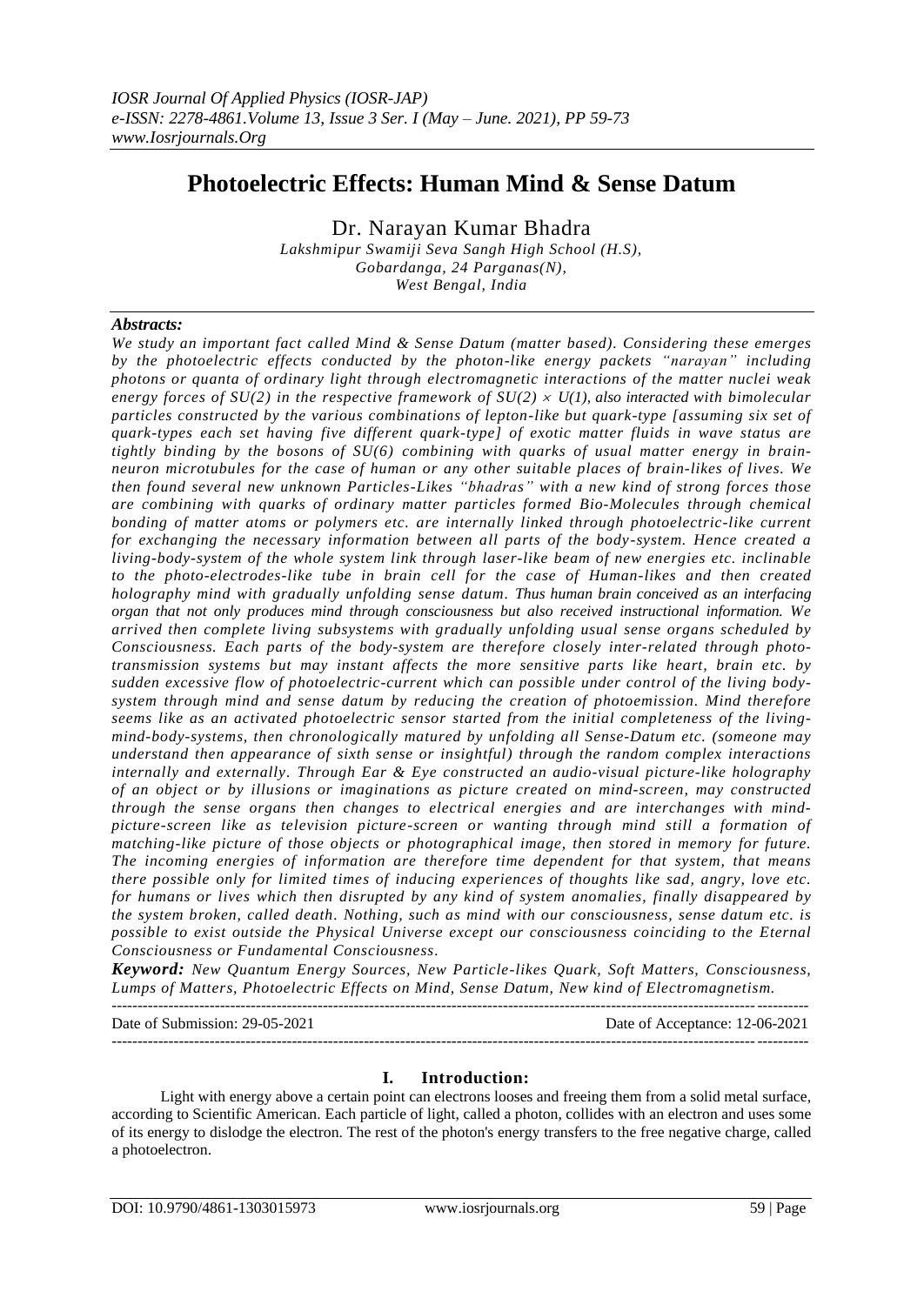Before Einstein, the effect had been observed by scientists, but they were confused by the behavior because they didn't fully understand the nature of light. In the late 1800s, physicists James Clerk Maxwell in Scotland and Hendrik Lorentz in the Netherlands determined that light appear to behave as a wave. This was proven by seeing how light waves demonstrate interference, diffraction and scattering, which are common to all sorts of waves.

In 1899, in England, J.J. Thompson demonstrated that ultraviolet light hitting a metal surface caused the ejection of electrons. A quantitative measure of the photoelectric effect came in 1902, with work by Philipp Lenard (a former assistant to Hertz.) It was clear that light had electrical properties.

While Einstein, then a young patent clerk in Switzerland, explained the phenomenon in 1905, it took 16 more years for the Nobel Prize to be awarded for his work. This came after American physicist Robert Millikan not only verified the work, but also found a relation between one of Einstein's constants and Planck's constant. The latter constant describes how particles and waves behave in the atomic world.

Einstein's argument in 1905 that light can also behave as set of particles was revolutionary because it did not fit with the classical theory of electromagnetic radiation. Other scientists had postulated the theory before him, but Einstein was the first to fully elaborate on why the phenomenon occurred and the implications. For example, Heinrich Hertz of Germany was the first person to see the [photoelectric effect,](http://www.daviddarling.info/encyclopedia/E/Einstein_and_photoelectric_effect.html) in 1887. He discovered that if he shone ultraviolet light onto metal electrodes, he lowered the voltage needed to make a spark move behind the electrodes, according to English astronomer David Darling.

According to Einstein, light is made up of little packets, at first called quanta and later photons. How quanta behave under the photoelectric effect can be understood through a thought experiment. Imagine a marble circling in a well, which would be like a bound electron to an atom. When a photon comes in, it hits the marble (or electron), giving it enough energy to escape from the well. This explains the behavior of light striking metal surfaces. Arthur Compton in 1922 showed that X-rays also could be treated as photons.

### **Lenard Photo-effective Experiments:**

Lenard used metal surfaces that were first cleaned and then held under a vacuum so that the effect might be studied on the metal alone and not be affected by any surface contaminants or oxidation. The metal sample was housed in an evacuated glass tube with a second metal plate mounted at the opposite end. The tube was then positioned or constrained in some manner so that light would only shine on the first metal plate — the one made out of photo-emissive material under investigation. Lenard connected his photocell to a circuit with a variable power supply, voltmeter, and micro-ammeter. He then illuminated the photo-emissive surface with light of differing frequencies and intensities. Knocking electrons free from the photo-emissive plate would give it a slight positive charge. Since the second plate was connected to the first by the wiring of the circuit, it too would become positive, which would then attract the photoelectrons floating freely through the vacuum where they would land and return back to the plate from which they started. Keep in mind that this experiment doesn't create electrons out of light it just uses the energy in light to push electrons that are already there around the circuit. The photoelectric current generated by this means was quite small, but could be measured with the micro-ammeter (a sensitive galvanometer with a maximum deflection of only a few micro-amps). It also serves as a measure of the rate at which photoelectrons are leaving the surface of the photo-emissive material. Such as Red light does not eject photoelectrons (even if it is very bright).Green light does eject photoelectrons (even if it is very dim).Blue light ejects photoelectrons with more energy than green light (even if it is very dim). Lenard found that the intensity of the incident light had no effect on the maximum kinetic energy of the photoelectrons. Those ejected from exposure to a very bright light had the same energy as those ejected from exposure to a very dim light of the same frequency. In keeping with the law of conservation of energy, however, more electrons were ejected by a bright source than a dim source.

So, considering there possible variable wave frequencies packets of light constructed by photon-like [made up from neutrinos-like of the new energies SU(6), SU(12), SU(24) etc.] quanta in wave status "narayan" within our Physical Universe produce consciousness of us then by photoelectric effects created mind with sense datum. Considering there found variable photoelectric current by looses of electrons and freeing them from surfaces of impacts with different amplitudes of signals causes the creation of laser-picture-screen-like holographic mind. It is interesting that one can screen-share of others by influencing through his mindconsciousness. We illustrate it like with broadcasting systems where we found that all information created at the center, like Television by the actors otherwise via centre through photographic light energy which then transferred into electrical energy according to frequencies & intensities then broadcasted through radio waves via Antenna and then energy waves received by Ariel of Television or Radio etc. according to the pre-fixed channel frequencies then again it transferred into electric energies and ultimately unfolded with audio-visual system, similar like events occurred by the fundamental consciousness (spirit stuff) energy waves creating with instructional information at source beyond our Physical Universe without any physical actors but the same like as photographic light energy of different frequencies & intensities created through appropriate internal random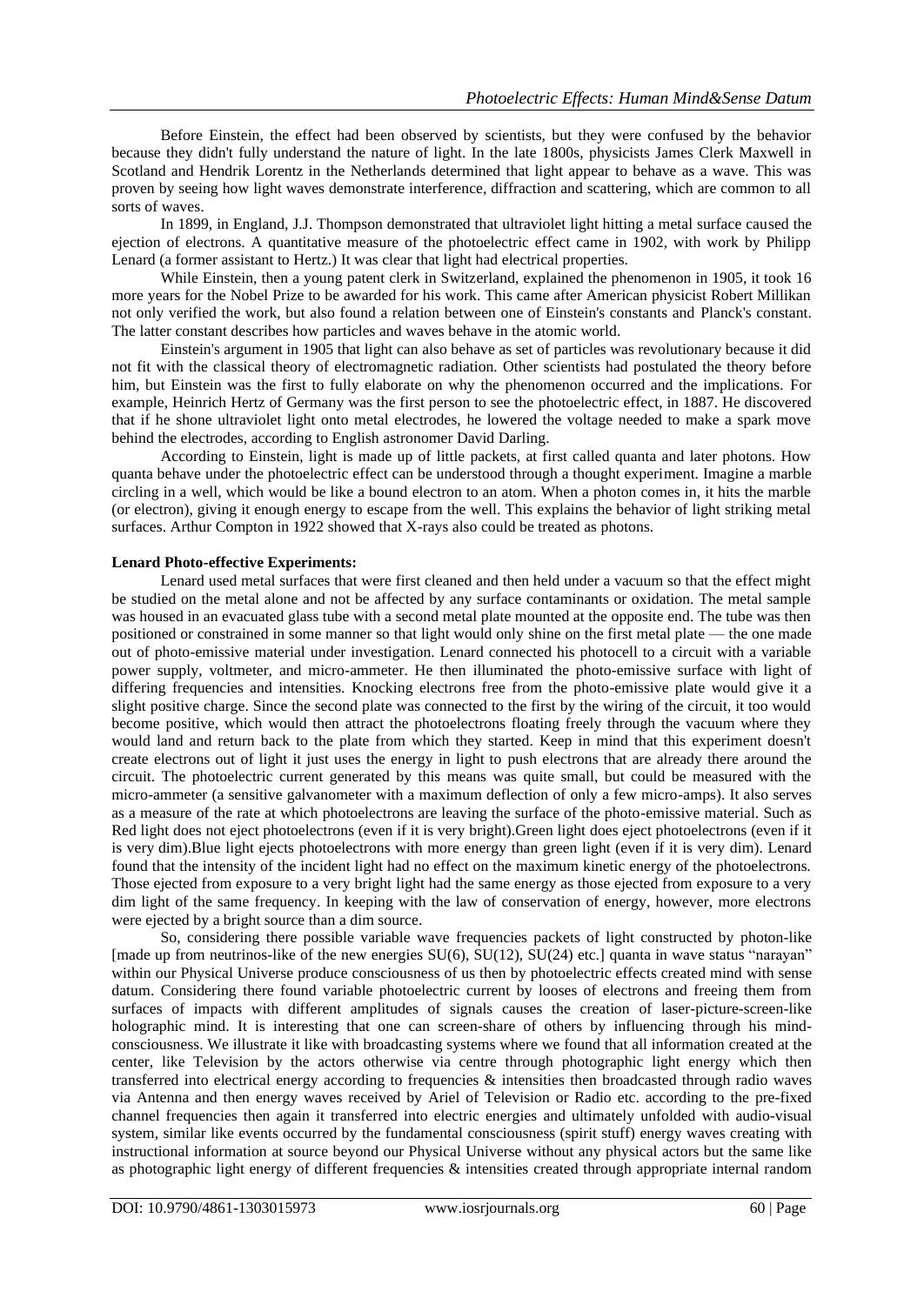arrangement of energy waves of the neutrino-like bosons as photon-likes light created by the new energy groups SU(12), SU(24),….etc. then broadcasted as consciousness after unfolding our Physical Universe through the exchange of bosons between SU(6) & SU(5) with the symmetry breaking of the Super Unified Energy Group SU(11) then combining or rearranging with photon-like neutrinos or other bosons of the energy group SU(6) (physical stuff or soul stuff) within our Physical Universe (imagine as an electromagnetic ocean) like as radiowaves then unfolding through picture-screen-like holographic mind within us or others after photoelectric effects in brain or brain-like places. Thus photoelectric effects created as holographic minds through laser-like beams with as byproducts-like experiences may as thoughts & emotions with sad, angry, love etc., these are all controlled internally as well as externally by mind-consciousness. The ejected Bio-Photoelectron emissions then circulated throughout the body-system similar like considered as circuit of electric currents through neuron-sensations by signaling-systems after unfolding Sense Datum" of the Body-System or Human-Body-System within other complete system. Remembering that for ordinary photoelectric effects, where the solid metal surfaces remained fixed, but in the present dissertation, the considerable surfaces of systems are variable or flexible for the case of photoemissions through Consciousness-Minds.

Thus there were possible to activate as photoelectric sensors of the human brain-neurons after initial completeness of the living-body-systems that means there may be possible to freeing Photo-Electrons from the brain-like places or cerebellum etc. The uses of surfaces is like as conductor or semiconductor sensors of n-p junction (or like as 0-1 binary system of computer) after creating of positive hole-like for controlling the progressions of the flexible mind, then created normally pseudo photoelectric current of sensations throughout the whole body nervous system as signaling-system of lives or humans etc. These kind of effectiveness may started from the very beginning of the baby body system of development [comparing with an analogy of illustration like as the system was in active mode within a Wi-Fi region of network-system of Earth within the solar-system of Milky Way Galaxy etc., a complete body-system which is separated from another complete body-system] from the initial construction with activation of the brain-systematic-parts including sense organs within the complete whole-body system.

## **Different Types of Photo-activation:**

Normally we know when photons collide with electrons it transfers some energy into the electron. Eventually that absorbed energy is released. The release of that energy can take one of several closely related but mechanistically different modes depending on the material-like Places or Bio-Places: 1) Photoconductive; 2) Photo-electrochemical; 3) Photovoltaic; 4) Photo-Thermal; and 5) Fluorescence (light activated electromagnetic radiation). While different applications may ideally have a preferred photo-excitation mode, most devices in practice simultaneously photo-activate multiple modes, sometimes leading to interchanged usage of these terms.

Photoconductive mode is when a material becomes more electrically conductive from the absorption of light. Here, photon-excited electrons are separated from their holes (the atom or molecule) associated with it. The electron is then separated from its electron hole by an applied electric field bias resulting in the electron flowing towards the cathode. This can be easily observed in diodes or with dopants where the valence band the electron originally belonged to and the conduction band that it is excited into which belong to different atoms. With metallic conductors, the generated current is proportional to the intensity of light in the available surface area of the material.

Thus photoconductivity means an increase in the electrical conductivity of a nonmetallic solid when exposed the electromagnetic radiation. The increase in conductivity is due to the addition of free electrons liberated by collision with photons. The rate at which free electrons are generated and the time they over which they remain free determines the amount of increase.

Photo-electrochemical mode separates an electron from its hole. In photo-electrochemical activation, the high energy electron initiates a redox reaction at an electrode or electrolyte interface. As a result, corrosion of the photo-activated material may occur, by altering the electrical properties of the interface. In Becquerel's closed circuit photoelectric cells, the illuminated metal releases electrons into the electrolyte. The electron holes created by the galvanic action are filled from the un-illuminated metal, which in turn collects electrons from the solute.

Photovoltaic mode occurs in a purely solid-state device when an electron's energy level is excited by a photon without an electric field bias, but the electron is not separated from its hole restricting photocurrent out of the device. In contrast to photo-electrochemical activation, photovoltaic activation does not lead to a chemical reaction. This means that Faradaic charge transfer does not occur. The movement of the electron from one energy state to another generates a small voltage. While the *ψ* voltage from individual electrons may be undetectable from the thermal noise, in vivo recording experiments the cumulative intensity and surface area dependent photovoltaic effect can generate large electrical artefacts during electrophysiology recording. This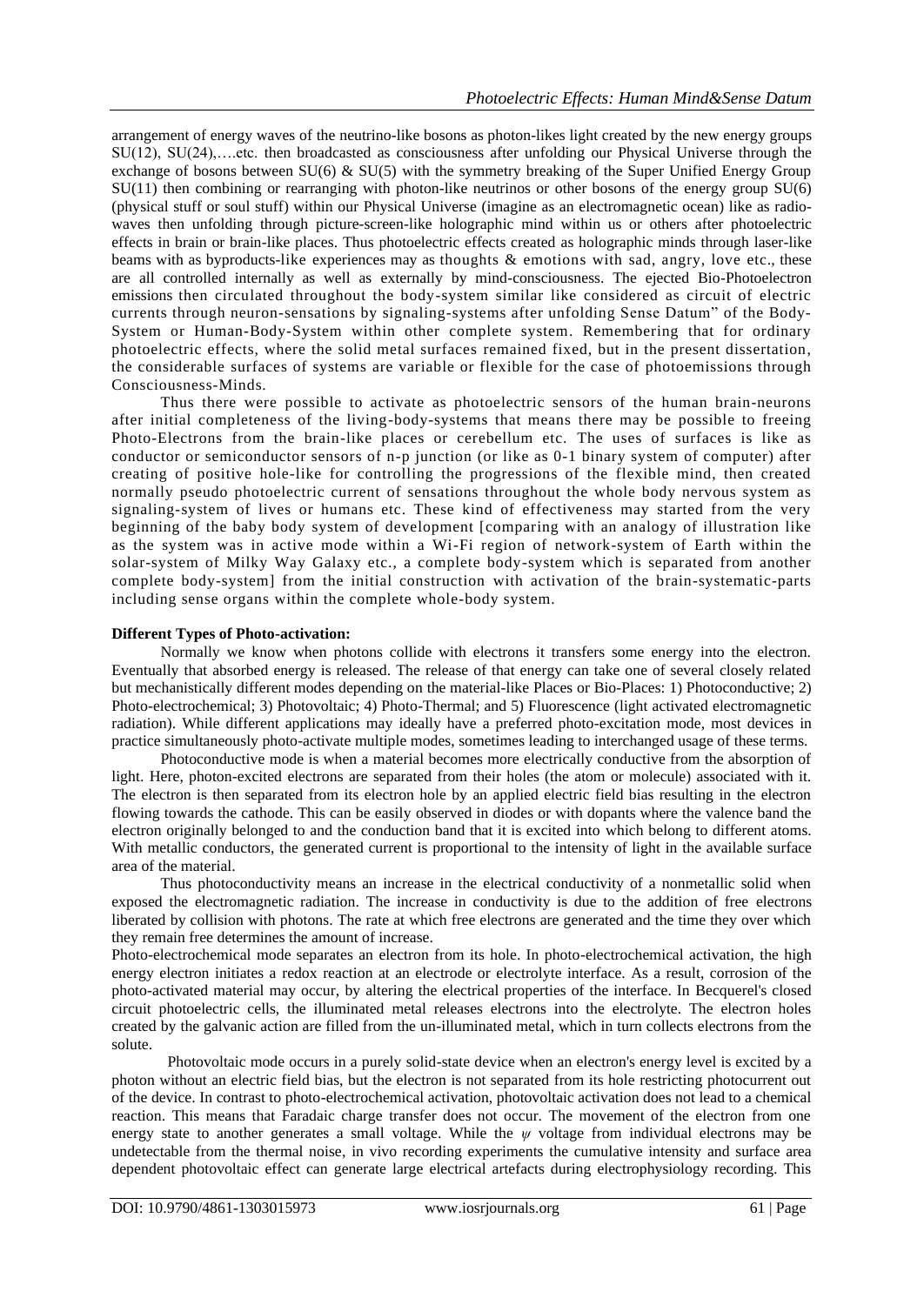large voltage, low power artefacts are sometimes called anomalous photovoltaic effects or bulk photovoltaic effects and caused by grains or domains adding in series, or by non-centro-symmetry in crystals. This cumulative voltage change can lead to a transient non-Faradaic charge transfer at the electrode-electrolyte interface when the light source is turned on or turned off. During continuous illumination with the same intensity light, the rate of electrons rising to the conduction band and falling to the valence band reaches equilibrium, and no net non-Faradaic charge transfer is observed. Thus photovoltaics means the ejected electron travels through the emitting material to enter a solid electrode in contact with the photo-emitter (instead of traveling through a vacuum to an anode) leading to the direct conversion of radiant energy to electric energy.

Photo-thermal mode generally occurs when photon transfer energy into an electron, but the absorbed energy is not translated into the generation of another photon, electron release, or increase in the energy state of the electron. Instead, the absorbed energy or excess energy is released as kinetic energy or heat. It is also worth noting that the electrical conductivity  $(\sigma)$  of isotropic conductors is related to thermal conductivity  $(k)$  as described by the Wiedemann-Franz Law:  $k \sigma = LT$  Where *L* is the Lorenz number and *T* is temperature.

In 1905, Einstein realized that light was behaving as if it was composed of tiny particles (initially called *quanta* and later called *photons*) and that the energy of each particle was proportional to the frequency of the electromagnetic radiation. The genius of Einstein was in recognizing that we perceive as a continuous wave of electromagnetic radiation is actually a stream of discrete particles. According to his assumption considered, when a light ray starting from a point is propagated, the energy is not continuously distributed over an ever increasing volume, but it consists of a finite number of energy quanta, localized in space, which move without being divided and which can be absorbed or emitted only as a whole.

Later experimented by others, most notably the American physicist [Robert Millikan](https://en.wikipedia.org/wiki/Robert_Andrews_Millikan) in 1914, found that light with frequencies below a certain cutoff value, called the *threshold frequency*, would not eject photoelectrons from the metal surface, no matter how bright the source was. Given that it is possible to move electrons with light and given that the energy in a beam of light is related to its intensity, classical physics would predict that a more intense beam of light would eject electrons with greater energy than a less intense beam *no matter what the frequency*.

The materials with the lowest threshold frequencies are all semiconductors. Some have threshold frequencies in the infrared region of the spectrum. The two factors affecting maximum kinetic energy of photoelectrons are the *frequency* of the incident radiation and the *material* on the surface. Electron energy increases with frequency in a simple linear manner above the threshold that the energy-frequency relation is constant for all materials. Below the threshold frequency photoemission does not occur that the threshold frequency is a function of the material. The photoelectric effect is only observed when the threshold frequency is exceeded, that is, photons at the threshold wavelength or lower have sufficient energy to excite the electron. This cut-off threshold is determined by the properties of the device material.

### **Effectiveness of Photoelectric effects:**

Photoelectric absorption occurs when an incident photon is completely absorbed in an atomic collision, practically all of its energy transferred to an atomic electron, which is then ejected. For photo-ionization to occur, the photon must necessarily have enough energy to overcome the binding energy of the liberated electron. A small, usually minimal, fraction of the initial photon energy is converted into the recoil of the atomic nucleus, required for the conservation of momentum. As a consequence of this conservation requirement, it is the most tightly bound innermost (K-shell) electrons that have the greatest probability of interacting with photons of energies approaching those like gamma rays. The cross section for photoelectric absorption has a strong dependence on atomic number. This is valid for photon energies somewhat removed from the so-called "absorption edges," those energies at which strong rises in the absorption cross section occur as photon energies approach the binding energies of individual electron shells.

Recent research are particularly in the field of telecommunications are focused on improving the yield of entangling pairs of photons into bi-photons. For the study of local field potentials, high frequency pulses can be used with a low pass filter. The low pass filter removes high frequency signals such as those generated by an optical pulse with a short pulse width. The LFP response can then be analyses after the end of the pulse train. However, this can filter out any spike information, and the artefact can still accumulate charges on the electrode (especially depending on the electrode's type and material) with extended high frequency pulse trains. A principal component analysis (PCA) strategy may determined when isolate the majority of repetitive artefact patterns, it is also introduce for the large amounts of variance into the data stream, however additional strategies are necessary to characterize the variability of photoelectric artefacts in order to completely remove them from electrophysiological data. High-pass filtering has been proposed as an artefact mitigation strategy for neural spike data, especially for long light pulses. Unfortunately, prolonged continuous excitation leads to neurotoxic excitation and denaturation of the channels leading to neuronal death.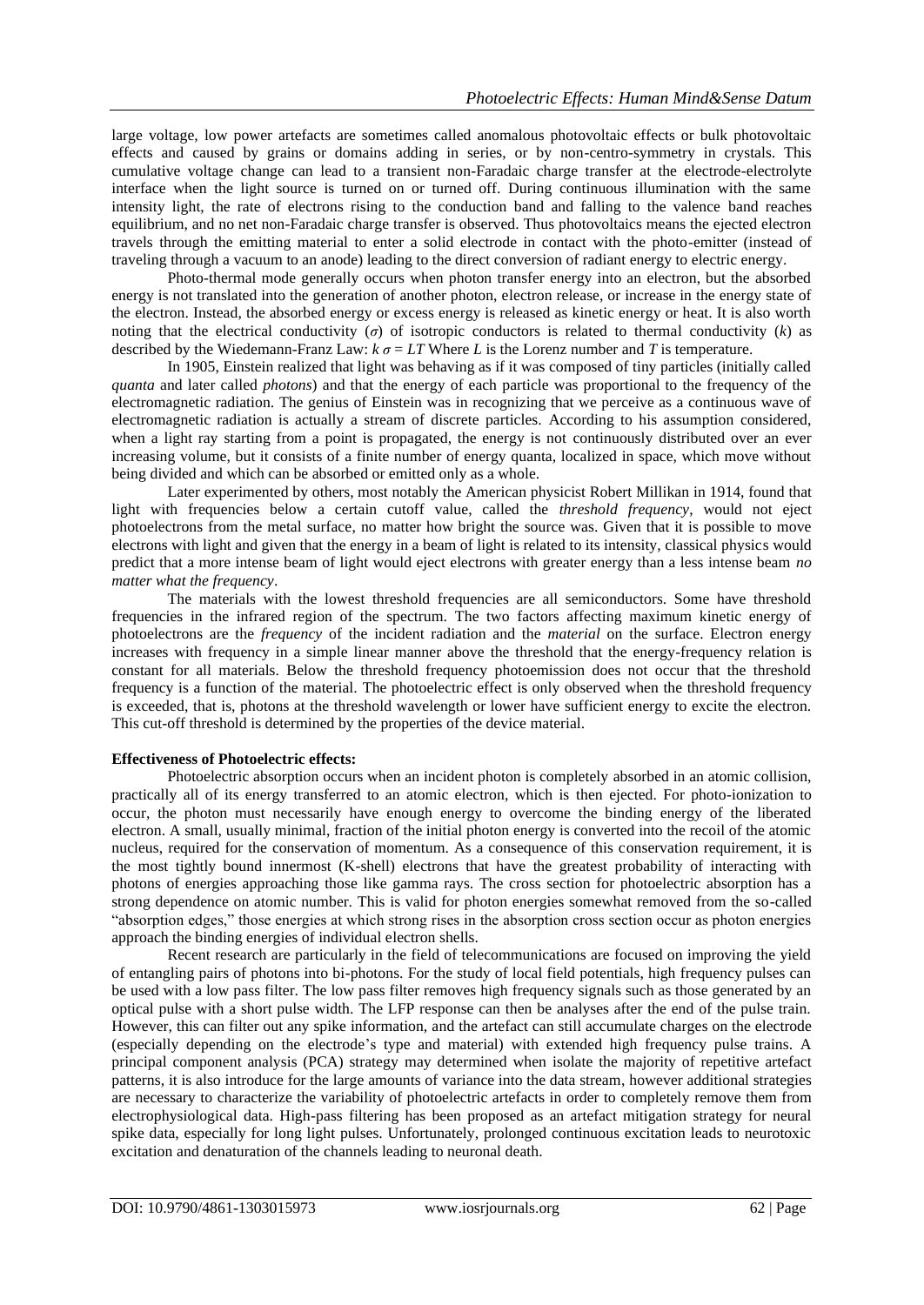Now, the unexpected observation is that for normal N-photon events, longer wavelengths can be used to generate the photoelectric effect and meet its energy criterion than would be predicted by multiplying the threshold wavelength by N. This entanglement, in part, explains why photoelectric artefacts can be observed during optogenetic stimulation experiments with blue light (473 nm) in medical sciences despite many electrode materials having threshold  $<<$ 473 nm (or band gaps  $>>$ 2.63 eV). Neuroscience studies involving light for imaging (e.g. confocal or two-photon microscopy) or stimulation (e.g. optogenetics) often require eliminating or minimizing light artefacts in the images or photoelectric artefacts in the neurological data collected to enable a meaningful interpretation of the results. However, the photoelectric artefact challenge also presents a technological opportunity. New bioelectric devices can be engineered to leverage the photoelectric or photothermal effects to address existing challenges and explore new applications. Coherent light sources are diffraction-limited and maintain a narrow beam.

One approach are used for the analysis of neural activity following optical stimulation is to analyses the change in the firing rate of single-unit and multi-unit activity after the end of the optic pulse. A problematic trade-off is to detect neural spike activity within the optical pulse duration, since the spikes will be buried in the artefact. Unlike evoking activity in sensory systems, there is effectively no latency for optogenetic activation. It is therefore likely that recorded spikes will be generated from the first downstream neurons activated through synaptic transmission by the neuron depolarized from opsin excitation. This would require the pulse width to be shorter than the synaptic latency. In turn, lower numbers of photons will be emitted in an ultra-short pulse, and therefore, the probability of a photon exciting the opsin ion channel-gating subunit is also lowered. The challenge then becomes generating sufficient opsin activation to reliably generate action potentials within a small time window of a single pulse within laser safety power constraints, especially at the tissue depth of interest assuming the opsin allows for reliable channel function (opening and closing) in this time frame.

The laser power injection into the tissue decreases with increases in wavelength. This means that more photoelectric events can be generated with longer wavelength while remaining within tissue heating safety limits.

While coherence from lasers is maintained in ideal media, biological tissue is highly turbid. As light penetrates through turbid media, photons undergo absorption and scatter which limits the penetration of light in thick samples (>100-200μm), especially high energy, high frequency photons. The penetration of light into tissue is *empirically described by the Beer-Lambert Law*, which is a function of the medium's optical scattering coefficient  $(\mu_S)$  and the absorption coefficient  $(\mu_A)$ . While the scattering coefficient in brain tissue decreases with increasing wavelength, the absorption coefficient has a more complex profile. At UV and visible wavelengths (200-550 nm), both optical absorption and scattering are high and light is highly attenuated. In the so-called "near-IR window" between 550 to 900 nm, the optical absorption coefficient is low enough (μ*A~0.05 mm-1 )* to allow light to "diffuse" through several centimeters of tissue. Above 900 nm, water absorption dominates the signal and light is heavily attenuated. Thus, the limited penetration depth of visible light (excitation 400-600 nm) is a major concern, especially when considering the high visible light absorption (400- 600 nm) of blood cells (haemoglobin) through the neuro-vasculature and also in the presence of blood brain barrier (BBB) disruption and leakage if the devices are implanted into the brain.

### **New Kind of Electromagnetic Force:**

It is known to all that sometimes light seems to acting as wave and sometimes as like particle that means wave-particle duality. But in our present dissertation we considered that a kind of invisible light rays emerges by maintaining the wave-wave duality (firstly we imagined as an electromagnetic-like ocean may formed by the explained new energy sources beyond our Physical Universe and secondly the said ocean of new kind electromagnetic-like energy field force created after unfolding the Physical Universe) constructed by neutrino-like bosons as photon-like quanta from the new energy sources of SU(6), SU(12), SU(24),……etc. after unfolding the Physical Universe through successive symmetry breaking [considering as different layers of Universe] of the Generalized Gaussian Energy group (GGEG) as  $SU(11) \supset SU(6) \times SU(5) \times U(1)$ ;  $SU(23)$  SU(12) SU(11) U(1); SU(47) SU(24) SU(23) U(1);............so on. Therefore, there possible to created a new kind of electromagnetic ocean with discrete new energy wave functions within the folding Universe in another phase for the appearance of Fundamental Consciousness as well as we can imagine an ocean of electron with new kind of electromagnetic energies and new strong forces created after unfolding the Physical Universe through phase-like transitions of energies for the creation as Consciousness.

The classical model of light describes as a transverse electromagnetic wave. Of this there was very little doubt at the end of the 19th century. The wave nature of light was confirmed when it was applied successfully to explain such optical phenomena as diffraction, interference, polarization, reflection and refraction. If we imagine that light as waves of an electromagnetic ocean and be quite successful at it, then it wouldn't be much of a stretch for us to image electrons in a metal surface as something like tethered buoys floating in an electromagnetic harbor. Along come the waves (light) which pull and tug at the buoys (electrons).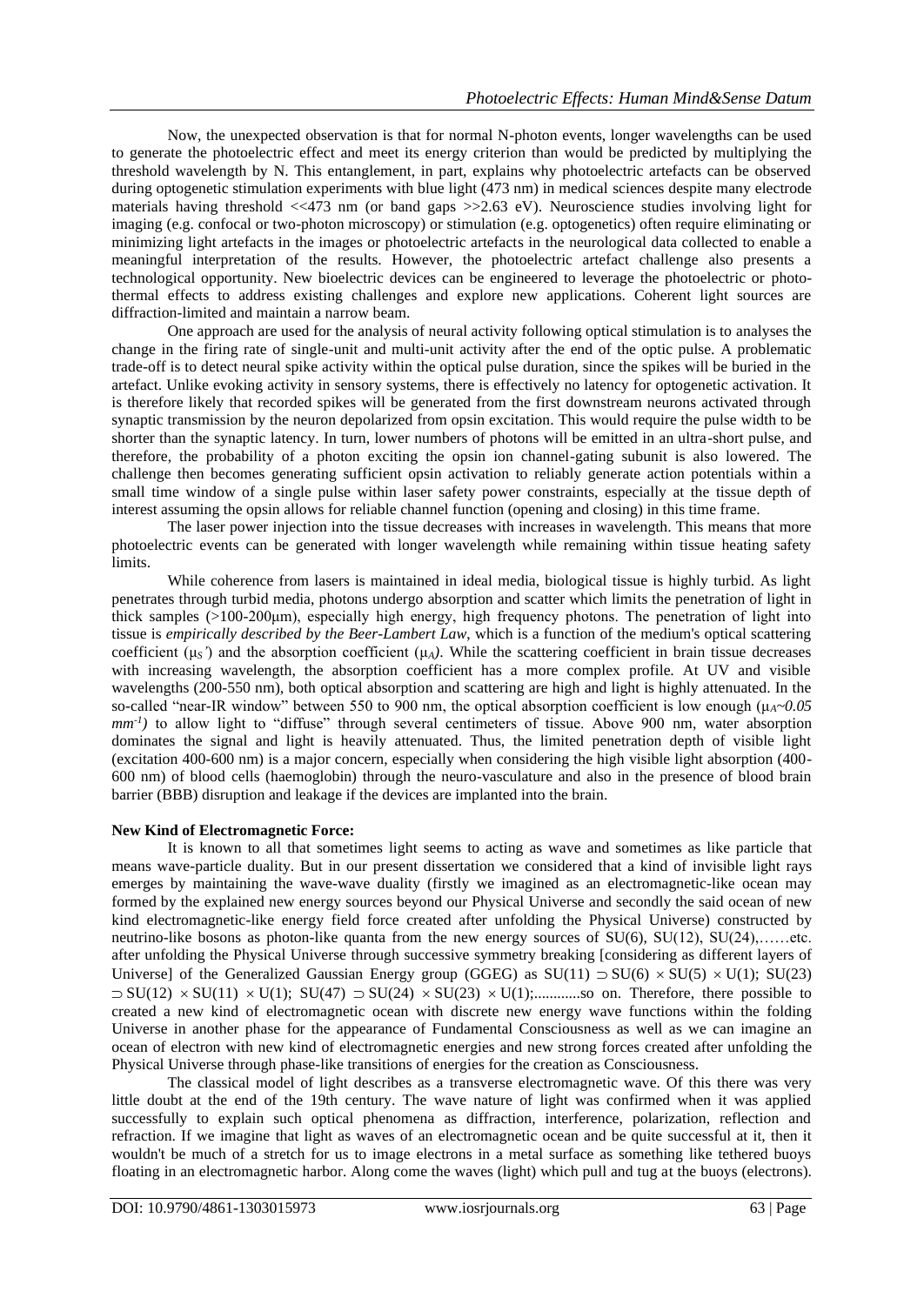Weak waves have no effect, but strong ones just might yank a buoy from their mooring and set it adrift. A wave model of light would predict an energy-amplitude relationship and not the energy-frequency relationship. Photoelectric experiments describe an electromagnetic ocean where monstrous swells wouldn't tip over a canoe, but tiny ripples would fling you into the air. If that wasn't enough, the photoelectrons seem to pop out of the surface too quickly. When light intensities are very low, the rate at which energy is delivered to the surface is downright sluggish. It should take a while for any one particular electron to capture enough of this diffuse energy to free itself. It should, but it doesn't. The instant that light with an appropriate frequency of any intensity strikes a photo-emissive surface, at least one electron will always pop out immediately  $(t < 10<sup>-9</sup> s)$ .

In continuation of the above ocean analogy of illustrations, considering the first case, there exists GGEG yields an infinite number of Unified Energy Groups which are therefore randomly breaking their symmetries and found then a series of new energy groups having some diagonal matrices and some nondiagonal matrices, corresponding to the diagonal matrices of each new group we found neutrino-like bosons similar as photon-likes having different wave functions constructed as invisible light [assuming from the neutrinos of new energy sources SU(12), SU(24),….., etc.] with a new kind of magnetic force fields of infinitely largest before the unfolding Physical Universe in other phases may created as "Fundamental Consciousness" (Spirit Stuff) and after the phase transitions unfolding the Physical Universe with Everything then combining with neutrino-likes of the energy group SU(6) and after rearranging the energy waves appeared like as instructional information may assumed as "Consciousness" (Physical Stuff). Thus it was considered that consciousness may created by invisible light energies through rearrangements of different frequencies of energy waves, appearing as an incoming instructional information from outside as well as from inside the Physical Universe made by photon-like packets "narayan" of the light-waves through SU(6) as like as radio waves of the broadcasting systems of Television and "Fundamental Consciousness" (imagine an ocean of new kinds electromagnetic-like forces as "Spirit Stuff") is therefore created within folding Wider Universe before the symmetry breaking of the Super Unified Group SU(11) [we illustrate the analogy of scenario with our known Broadcasting systems where sound & light rays of audio-visual photography's coming from actively playing actors appeared as different frequencies  $\&$  intensities of sound  $\&$  light energies according to the performances of actress, then light energies with different intensities & frequencies changes to electrical energies, after then broadcasted through radio waves. Similar like events occurred for the case of fundamental consciousness  $\&$ consciousness creations but differ in the event is without any actresses at source centre, then light with different frequencies of photon-likes energy of wave packets are therefore formed by internally rearrangements as like as the appeared light of different frequencies  $\&$  intensities as information was formed by the actors when they are physically appeared at television centre. Thus formed as an instructional information (without any actor-players at the center source) by an internal complex interaction of different "Modes Energy Waves" with different frequencies & amplitudes constructed by photon-like lights within folding and unfolding Universes as "Fundamental Consciousness" as well as then "Consciousness" are formed by the various interactions with electrons after unfolding the material based physical universe by the symmetry breaking of GUT SU(5)]. Details are explained in my previous published article [How SU-Levels Are Imply Consciousness and Life]. An example with illustration, imagine our Physical Universe as a harbor full of small boats (electrons). The sea is calm except for tiny ripples on the surface with low intensity, short wavelengths light. Most of the boats in the harbor are unaffected by these waves, but one may ripped from the harbor and sent flying upward like a jet aircraft. This type of events may continued by the stream of laser-like light beam of discrete new energy sources within our complete system occurred which are then assumed to be interrelated between all parts within that system as like as musical orchestrated processes. No mechanical waves behave like this, but we assumed that light with packets of different photon-like neutrinos of the new energies  $SU(6)$ ,  $SU(12)$ ,  $SU(24)$ , etc. does. Similarly there something may like just right create in the case of complete system of mind-body relationship through consciousness of humans or human-likes. In the theory of  $SU(11)$  we found a plenty of new energy bosons of the group SU(6) [these are potentially so large that the exotic matter fluid changes to ordinary matter, 30-number of bosons of SU(6) changes to 30-number of bosons of SU(5) or vice-versa by exchanging the Jbosons of SU(11)] in the early stages of our unfolding Physical Universe and also then created Lepton-Like but Quark-Types [considering six set of new quark-types each set having five different quark-type by internal permutations or combinations created many more new unknown particle -like with new type of strong forces]in wave status may created different intensities with various short wavelengths are therefore tightly binding by the bosons of SU(6) created new unknown particle-likes "bhadras" of small quantum mechanical effects which are not practically observed in our present measurement system other than laboratory experiments. Considering that Bio-Molecules may therefore formed by the fundamental block-building particles of proton, neutron, electrons etc. together creating like as bunch of different quarks from usual matter after the symmetry breakings of the GUT of SU(5) combining with new unknown invisible particle-like "bhadras". These new particle-like "bhadras" remained in wave status and hidden in the background of ordinary matter particle interactions so then observed new unknown particles are always found as a bunch of different quarks in practical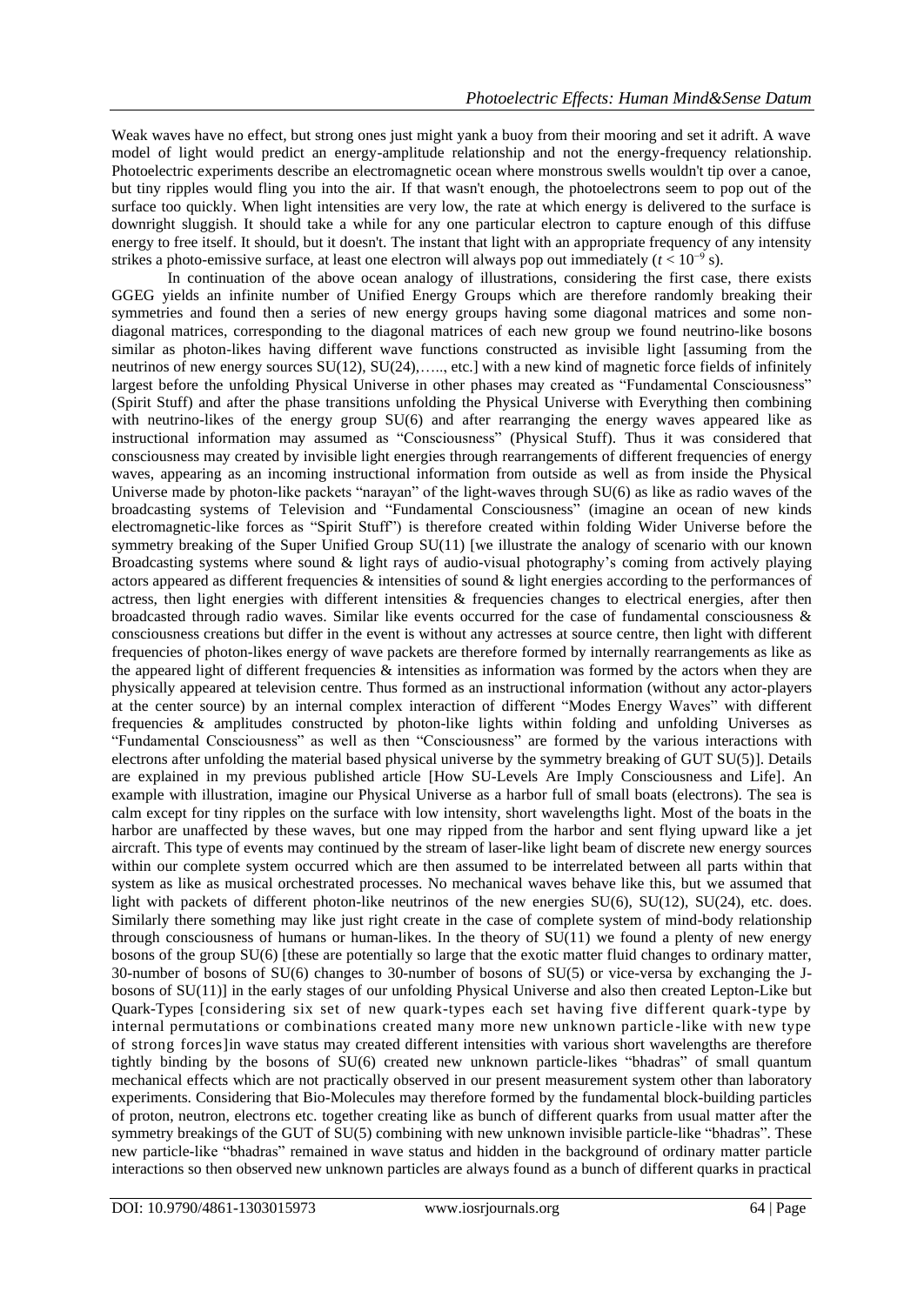where "bhadras" as pseudo. Thus initially formation of Bio-Molecules (where it appears like lumps of matter) may compare with the formation of spiral galaxies in the large scale Universe.

Thus light ray formed by the packets of photon-like new energies 'narayan', combining with photons of normal light may strikes the appropriate places of brain neuron microtubules of humans or any other suitable & appropriate places of brain-likes (assuming this parts can't created initially but created later on and activated with gradually unfolded baby-body parts for completing a system-space-time) then excited electrons by flash-like cut-off as 0-1 binary-systems of computer, depending on the flexibility of the impact surfaces then created photo-emissions with variable photo currents of different amplitudes  $\&$  intensities through brain neuron microtubules as of human-likes.

## **Mathematical formulation ofPhoto-Energy:**

The Rutherford model of atoms explains that most of the matter atoms having empty spaces, photons can penetrate multiple atomic layers of material substances before exciting an electron or experiencing coherent scattering (i.e. Thomson scattering).

Furthermore, in photo-electromagnetic mode, absorbed energy in the excited electron is released as a fluorescent photon. Some biological tissues have fluorescent properties, although auto-fluorescence may rarely generate.

First we consider Einstein and Millikan photoelectric effect by using the formula (in contemporary notation) that relates the maximum kinetic energy (*Kmax*) of the photoelectrons to the frequency of the absorbed photons(*f*) and the threshold frequency ( $f_0$ ) of the photo-emissive surface then  $K_{max} = h(f - f_0)$ .but, if we prefer simply, the total energy absorbed from various photons-like bosons including photon of ordinary light, then  $E =$  $E_{phl}$  +*E*<sub>Ph</sub> and if the *work function* of the surface is  $\varphi$ , then  $K_{max} = E - \varphi$  where the first term is the total energy(*E*) of the absorbed different types of photons-like bosons from stream of light (any kind of light are always electromagnetic energies) from various new energy sources with usual photons of ordinary light with variable frequency (*f*), wavelength ( $\lambda$ ) and the second term is the work function ( $\varphi$ ) of the surface with threshold frequency (f<sub>0</sub>), threshold wavelength ( $\lambda_0$ ) and c <sup>'</sup> is the speed new kind of photon-likes quanta, then E = hf = hc<sup>'</sup>/ $\lambda$ and  $\varphi = hf_0 = hc/\lambda_0$  where  $c > c$  (speed of light). The maximum kinetic energy (*K<sub>max</sub>*) of the photoelectrons (with charge *e*) can be determined from the stopping potential  $V_0 = W/q = K_{max}/e$ , Thus  $K_{max} = eV_0$ . When charge (*e*) is given in coulombs, the energy will be calculated in joules. When charge (*e*) is given in elementary charges, the energy will be calculated in *electron volts*. In this results a lot of constants. We use only one that's most appropriate for our required problem.

Note that how the power supply is wired into the aforesaid circuit — with its negative end connected to the plate-like that isn't illuminated. This sets up a potential difference that tries to push the photoelectrons back into the photo-emissive surface. When the power supply is set to a low voltage it traps the least energetic electrons, reducing current through the micro-ammeter. Increasing the voltage drives increasingly more energetic electrons back until finally none of them are able to leave from the metal-like surface and the microammeter reads zero is called the *stopping potential V*0. It is a measure of the maximum kinetic energy of the electrons emitted, as a result of the photoelectric effect.

Again with incoherent light sources, electrons are only dislodged by the photoelectric effect if light reaches or exceeds a threshold frequency, regardless of the amplitude and temporal length of exposure of light. However, these threshold frequency and wavelengths described by Einstein only apply to single-photon events. Nobel laureate Maria Goppert-Mayer described in 1931 that multi-photon events, where two or more photons simultaneously collide at the target, can greatly reduce the cutoff threshold. In multi-photon photoelectric activation, E does not scale linearly with N. Thus  $E_N$  can be described as:

## $E_N = (N + S)h\nu$

Where N is the number of simultaneously colliding photons and S is some positive scalar value. Beyond multiphoton events, Einstein, Podolsky, and Rosen hypothesized an additional two-particle entangled state. These were further described and characterized as:

### $E_N = Nh\nu - B\nu f(I)$

Where  $f(I)$  is a function of light intensity and *Bv* is a material based coefficient. This experimentally derived expression represents additional quantum level photon-photon or photon-electron-photon interactions. For example, in high intensity light, a second photon can collide with an electron within the excitation lifetime following the first collision, especially with coherent laser sources. In addition, even in a single photon beam, two single-photons can "entangle" through quantum level photon-photon interactions to from a single bi-photon 'packet'.

So, we may considered there possible not only a single bi-photon-like 'packet' of new energy but also tetra-photon-like, penta-photon-like packets etc. where "entanglement" may be in quantum level with different photon-photon interactions to form multi-photon-photon-like packets as "narayan" with stream of different frequencies of incoming informational discrete new energies and with different intensities may transferred into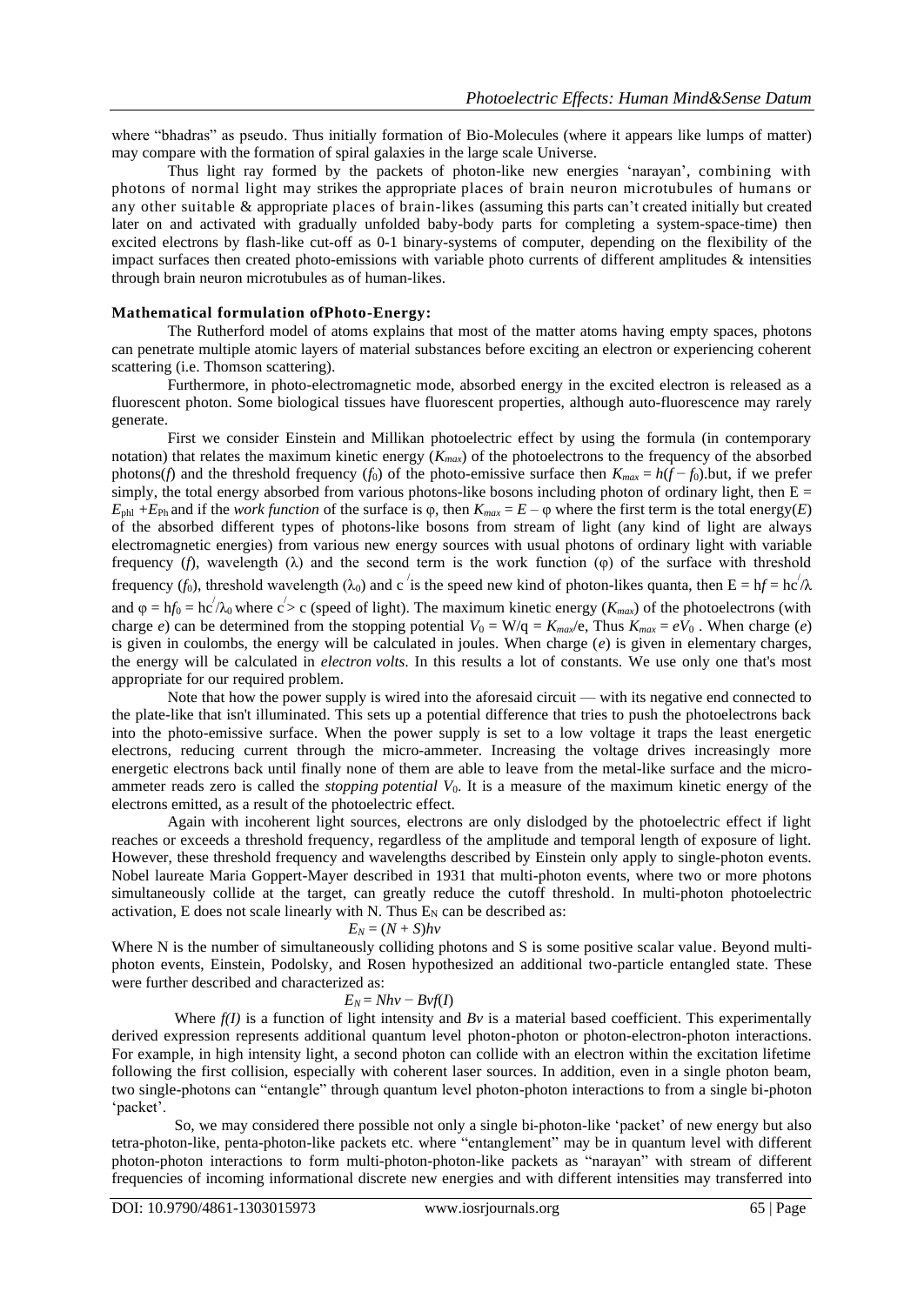different amplitudes photoelectric current-like as binary 0-1 system of computer in human-brain or of like brain parts which continuously striking by photon-likes as photoelectric effects. We then found as an *interference hologram* of incoming data and there already existing data formed by mind-matter-body particle interactions and by sense-datum of the system are equivalent to the subject's memory. Hence human brain conceived as an interfacing organ that not only produces mind through consciousness but also received instructional information and created a flow of variable photoelectric current throughout the body-system which then unfolded as sense datum by the internal interaction, we realized it as audio-visual sensation-like as Television etc. Thus from these explanations we understood that "Mind through Consciousness unfolded as bi-products like Sense Datum" etc by photoelectric effects.

Thus in continuation of the above photoelectric activation-energy equation of multi-photon will be as:

 $E_N = N[\Psi(N_2) + k\Psi(N_6) + m\Psi(N_{12}) + \dots]h\psi(\nu') - B(\nu')f(I)$  where k, m,....  $\geq 0$ , and  $\nu' \geq \nu$ 

All arbitrary scalar values  $B(v^{'})$  and  $f(I)$  are as usual the material based coefficient & function of light intensity

and N is the number of simultaneously colliding photon-likes and  $v'$  is the new type of variable photo-energy frequencies of the electromagnetic-type radiation. The function  $\Psi(N_2)$  are used for the absorbed photon energies by the total number of interacted photons of light in the framework of  $SU(2) \times U(1)$  while  $\Psi(N_6)$ , $\Psi(N_1)$ ,  $\Psi(N_{24})$ ,....etc. are similar used for the total number of absorbed photon-like streams from other sources with their corresponding framework of  $SU(6) \times U(1)$ ,  $SU(12) \times U(1)$ ,  $SU(24) \times U(1)$ , ...etc. respectively. In normal cases all arbitrary scalar values of k, m,……. = 0, but for the case  $k > 0$  there created mind etc. and m,…..> 0,….etc. is only for the rare cases.

## **Mathematical Explanation ofGeneralised Gaussian Group:**

The Generalised Gaussian Energy Group (GGEG) can be expressed mathematically as follows: SU (11)  $\supset$  SU (6) SU (5) U (1); SU (23) SU (12) SU (11) U (1); SU(47) SU (24) SU (23) U (1);............so on. Thus we have, SU (12n-1) SU (6n) SU (6n-1) U (1), where, n = , , , , ,...........∞. i.e. SU (12n-1)  $\supset$  SU (6n)  $\times$ ............... $\times$  SU(24)  $\times$  SU(12)  $\times$  SU(6)  $\times$  SU(3)  $\times$  SU(2)  $\times$  U(1).

In the theory of  $SU(11) \supset SU(6) \times SU(5) \times U(1)$  we have the five neutral bosons Jk3, Jk8, Jk15, Jk24, Jk35 with respect to the five diagonal matrices I<sub>3</sub>, I<sub>8</sub>, I<sub>15</sub>, I<sub>24</sub>, I<sub>35</sub> of SU(6) having zero mass and charge, just like as photon. However, the photon does not interact with the neutrinos of  $SU(2)$ , while Jk3, Jk8, Jk15, Jk24, Jk35 does & accelerates the neutrinos of strong strengths weak force SU(2) of ordinary matter and there created a new kind of strong neutral current with "Quantum Gravity" by other bosons of SU(6). The exchange of any Jk3, Jk8, Jk15, Jk24, Jk35 does not alter the electric charges, although the new kind of strong interactions of SU(6) does not directly involve with electric charge, it still seems to demand the charge-like bosons by Jk1, Jk2, Jk4, Jk5, Jk6,.........Jk34 with respect to the non-diagonal matrices I1, I2, I4,……….I<sup>34</sup> are permit an interchange or rearrange the wave functions that means charge-like and neutrino-like can interchange. This circumstances prompted efforts to link it with a new kind of electromagnetic-type interaction that means a new kind of electro-strong interaction appears through the link  $SU(6) \times U(1)$  brings the photon of  $U(1)$  [the electrodynamics  $U(1)$ , which are inevitable arises particles that have the characteristics of a magnetic monopole. Monopoles are highly stable particles and once created they are not destructible. And so they would survive as relics to the present epoch] which are therefore responsible for new kind of electromagnetic-type forces of charge-like particles are closer to all bosons of SU(6). Similarly, the same will be possible for all other links but the measurement of effects of others are appear to be as small as possible according to our present measurement system, such cases are SU(12)  $\times$  U(1), where we can assume 11-bosons are found with respect to the diagonal matrices and 132-number of bosons with respect to the non-diagonal matrices and in the link  $SU(24) \times U(1)$ ,......etc. where we can assume 23-bosons are found with respect to the diagonal matrices and 552-number of bosons with respect to the nondiagonal matrices, therefore we found a large number of different categories photon-like bosons as neutrinolikes, which formed a new kind of invisible light rays as consciousness with different types of quanta-like "narayan" corresponding to the different diagonal matrices of different groups of energies and similarly another kind of different new bosons are found corresponding to the different non-diagonal matrices, all together created an ocean of new kind of various categories energy waves where we found a new kind of magnetic strong forces other than normal magnetic force. All are these created in the gaseous-like phases then in vapour-like phases of exotic matter fluid of unfolding physical universe by the symmetry breaking of SU(11). In the theory of SU(11), it is possible to change any of six lepton-likes sets of SU(6) each set having five sub-units into any of six quarktypes sets of SU(5), here also each having five sub-units or vice versa by exchanging the J-bosons of SU(11) and then lepton-like but quark-types are tightly binding by the bosons of SU(6) formed many more new unknown particle-likes "bhadras" in wave status through the link  $U(1) \times SU(5) \times SU(6)$  with a new kind of strong forces. These new unknown particle-like are hidden in practical but they able to construct by compacting quarks of strong force QCD of SU(3) as like as a bunch of quarks, like as tetra-quarks, penta-quarks and recently found brand new particles of many quarks etc. at CERN then we found many more new unknown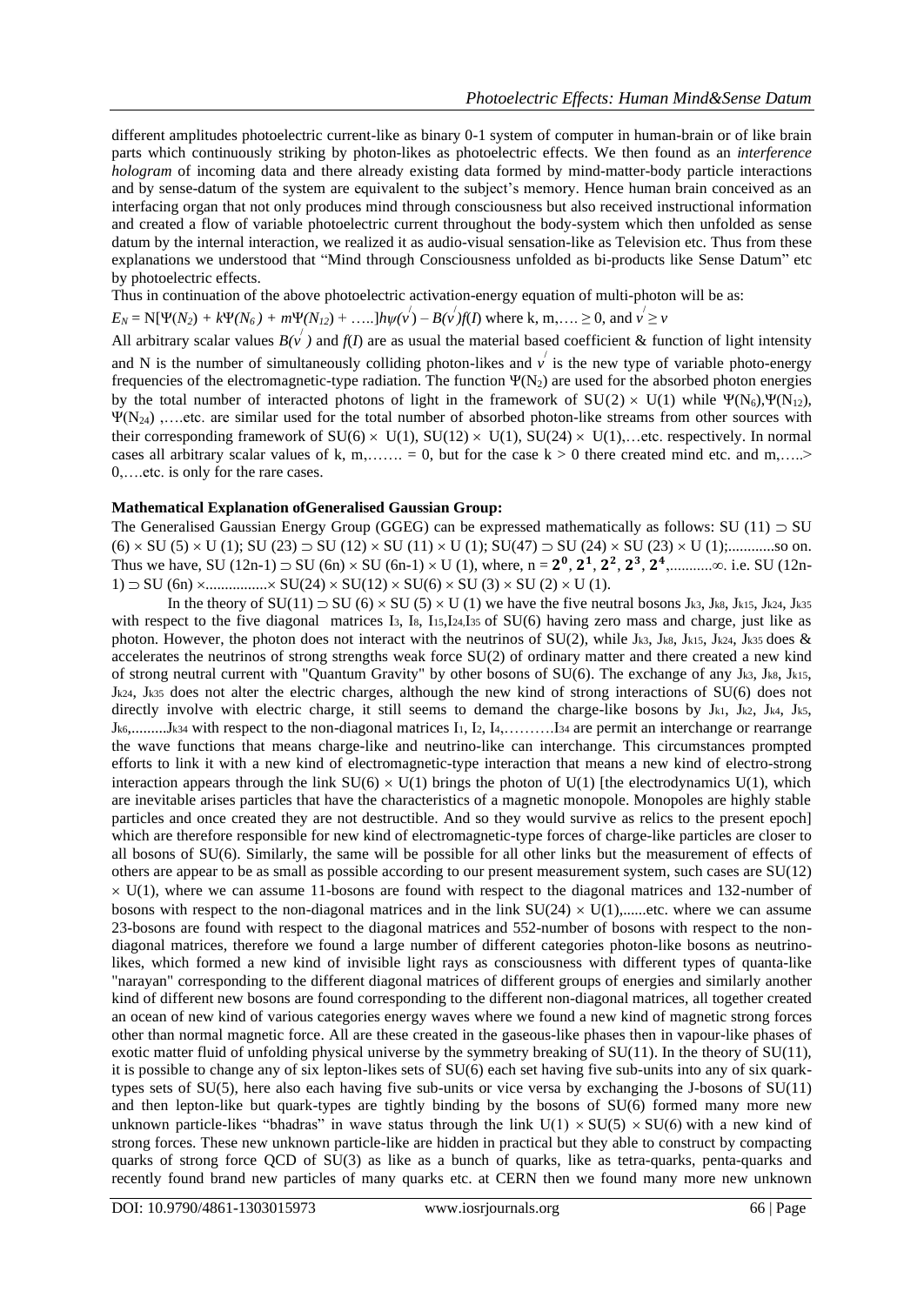particle-likes may observed practically in laboratory experiments. Then considering there possible to creates or destroys many more new particles due to these quark-types but lepton-likes "bhadras" of new strong strength force-field of small quantum mechanical effect in our present measurement systems. All these objects are visible like as a bunch of quarks but appearing to be as particle-likes in the same way as the proton and the neutron are particles forming by quarks. But the new particles are not fundamental particles as like as quarks and electrons are the true building blocks of matter particles. These particles could be visible only at the laboratory experiments like LHC, it was announced recently by CERN on 3<sup>rd</sup> March 2021(references are is the discussion of Patrick Koppenburg, Dutch National Institute for Subatomic Physics and Harry Cliff, University of Cambridge, Earthsky, March 14, 2021) that they could discovered four brand new particles, but all are hidden in the background of known particle interactions or they could show up as small quantum mechanical effects in known processes of measurement systems. Thus new unknown particles "bhadras" including quarks are tightly binding by the gluons may consider form bio-molecules etc. Hence we may assume that "bhadras" may be found by the decay of bunch-quarks.

Similarly from the theory of energy group SU(23), it is possible to change any of six set of lepton-likes of SU(12) each set having  $11 \times 2 = 22$  sub-units into any of six set of quark-likes of SU(11) also each set having 22 sub-units or vice versa by exchanging the bosons of SU(23) similarly for SU(47) it is possible to change any of six set of lepton-likes of SU(24) each set having  $23 \times 2 \times 2 = 92$  sub-units into any of six set of quark-likes of SU(23) also each set having 92 sub-units or vice versa by exchanging the bosons of SU(47) and so on. We may considered that each Unified Energy Groups are as like as a layer of Universe. These are all belongs to another phases like as gaseous whose effective involvements to our physical universes are too small as we go away from GUT of SU(5) to the distant layer of Unified Energy Group but we can't ignore its effectiveness [considering more effectiveness are as possible up-to seven layers of the Unified Groups as SU(5), SU(11), SU(23), SU(47), SU(95), SU(191), SU(383)]. Normally we neglect the participations of all other energy groups except the SUT of SU(11)  $& GUT$  of SU(5), but we need to count it for the proper calculation of consciousness or fundamental consciousness. Therefore we need a mathematical formulation for accounting the effects of existence of large number of neutrinos-like and other charge-like bosons of aforesaid new energy groups after successive symmetry breakings and finally unfolding our Physical Universe through the links  $SU(6) \times SU(5) \times$ U(1) or SU(6)  $\times$ SU(3)  $\times$ SU(2)  $\times$  U(1). Thus we found a large number of neutrino-likes and others for constructing the new unknown particle-likes and new kind of invisible light rays as consciousness through electro-weak interactions and photoelectric effects then created Mind & Sense Datum beyond Paul Dirac fermions. It may be compared like the bound Majorana fermions can appeared as quasi-particle excitations-the collective movement of several individual particles, not a single one, and they may governed by non-abelian statistics. Ultimately, we found an electron ocean of electromagnetic forces with photon-like neutrinos may formed new kind of light rays by quanta-like "narayan" of various frequencies & intensities of short wave lengths created photoelectric effects then emerges different high amplitudes energies for Bio-effects of human or lives after constructed packets of new energies light containing large number of photon-like bosons like as a single photon or like together others constructed as bi-photon, try-photon,…, multi-photons etc., which are therefore responsible for creation as "Consciousness" etc. and quark-types but lepton-likes are formed by tightly binding by the bosons of SU(6) created new unknown particle-likes "bhadras" influenced by other energy sources of SU(12), SU(24),...etc. and combining with quark were tightly binding by the gluons formed as Bio-Molecules etc. after the symmetry breaking of the GUT energy group SU(5). We found thus a variety of lives and consciousness due to the variability of high energy frequencies packets "narayan".

Thus from above mention discussions, it is clear, that in the framework of U(1)  $\times$  SU(5)  $\times$  SU(6)  $\times$  $SU(12) \times SU(24) \times SU(48) \times$ ...... are always effective even after the symmetry breaking of  $SU(11)$  of unfolding Physical Universe, all other bosons created new type of electromagnetic forces maintaining through laws of mathematics like Permutations & Combinations, Set theories and the laws of Probability, etc. The variety of lives with different mind & sense datum through consciousness occurred due to the random variability of frequencies with different new kind lights of packets of high energies. These unknown energies are also responsible for the formation all kind material parts of this universe including living bodies etc.

### **Appearance of Mind & Sense Datum through Consciousness:**

It was explained in my previous published articles that light as Consciousness created directly by the stream of new energy sources found from a new structural model of energy assumed as General Gaussian Energy Group (GGEG). There is a random symmetry breaking from infinite space-time with leaving a large number of infinitely various unified symmetry groups including a series of new energy sources. Considering, these leaving new energy sources are assumed to be the actual effective causes for "Fundamental Consciousness" (Spirit Stuff as well as then Physical stuff) of the folding Universe and then "Consciousness" of unfolding Universe. According to the aforesaid mathematical explanation GGEG of the new energy sources, it is assumed then found a large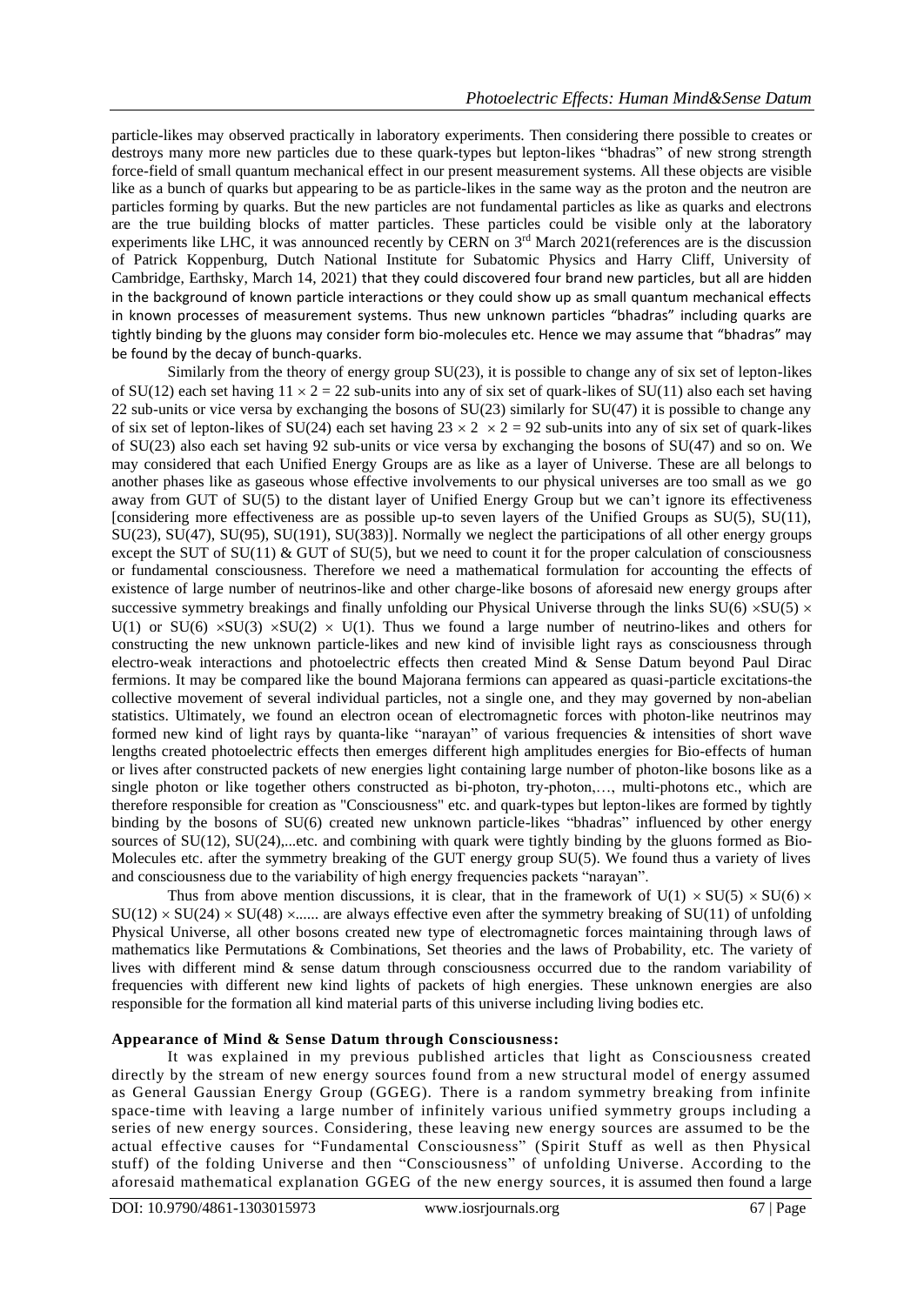number of new unknown energy sources as  $SU(6)$ ,  $SU(12)$ ,  $SU(24)$ , .......etc. which created an electron ocean of electromagnetic forces of discrete energies with unfolding the Physical Universe of high frequencies and high potentials but short wave-lengths sub-atomic quasi-particle-wave functions finding through a continuous symmetry breaking of different Unified Energy Groups from infinity. Then producing several packet of new energies called "narayan" by the stream of different photon-like quanta or fluxes of new energies with variable frequencies of amplitudes etc. by the proper internal arrangements of different energy waves may constituted as instructional information called consciousness [these arrangement are very similar like to the arrangement of the informational energy waves which constructed by physically appeared at the television centre of active actors prior to the broadcasting, assuming for the case of consciousness, there may be similar like events occurred without any performing appearing of actress at the Television centre-like] within our Physical Universes where light constructed mainly by the packets of photon-like bosons of neutrinos of the energy group SU(6), therefore  $J_{k3}$ ,  $J_{k8}$ ,  $J_{k15}$ ,  $J_{k24}$ ,  $J_{k35}$  corresponding neutrino-likes are as  $Z_{k3}^{\circ}$ ,  $Z_{k8}^{\circ}$ , $Z_{k15}^{\circ}$ , $Z_{k24}^{\circ}$ , $Z_{k35}^{\circ}$  of my SUT model SU(11)[here considering the notation are as usual like as  $Z^{\circ}$ of the traditional weak neutrinos of the group SU(2) of GUT model] including the neutrinos of  $SU(2)$  and with ordinary photons can highly interacted with electrodynamics  $U(1)[U(1)]$  created magnetic monopole and once created they are not destroyed anyhow, hence it remained till to the day as background radiation] and then creates a circuit-like loop of photo electrical currents within the body-system causes as neural-signaling-like sensation having required variable intensities of signal may controlled through an appropriate places, like human brain or any other suitable places of lives. Variable intensities are normally due to the discrete supplies of stream of the new energy packets containing different wave-amplitudes, which then collides electrons, for absorption photon-likes or excited for continuous photoemission within the complete system or subsystems and then play an important role for the construction of "Human Mind with Sense Datum" (physical stuff connected with spirit stuff) of that complete individual body-system having capability of physically separated identities within another complete body system and so on, other than an eternal infinite-body-systems remaining in another state of phases.

Thus Mind & Sense Datum are fully matter based emerges through photoelectric effects [it may be understood that our "Mind" is like as "Mirror Reflections" of "Consciousness" comparing as moon light emerged by the reflection of sun light] conducted by the above stated photon-like energy packets of light including the matter nuclei weak energy forces of SU(2) in their respective framework of  $SU(2) \times U(1)$  with bimolecular particles constructed by the various combinations of lepton-like but quark-type of exotic matter fluids in wave status were tightly binding by the bosons of SU(6) combining with quarks were tightly binding by the gluons created as biological forces of interactions etc. We arrived then a complete living subsystem with unfolding proper sense organs as an organized formed scheduled by Consciousness and each parts of the body-systems are therefore closely inter-related called as living matter body through transmission systems but may instantly affects the more sensitive parts like heart, brain neurons etc. by sudden flow of abnormal photoelectric current created within body-system through mind and sense datum. Mind therefore seems to be an activated photoelectric sensor-like which started from the initial completeness of the system like living-mind-body-consciousness, then chronologically attained maturity by unfolding gradually all Sense-Datum etc. sufficient matter energy taken from food etc. and by random complex interactions of incoming information with nature for the all-round development of the system with induced experiences (that means sad, angry, love,…etc. of humans or lives) and disrupted by system anomaly, finally disappeared by the system broken, called death.

Considering, within our brain have Photomultiplier tubes, a variation of the phototube, but they had worked like as the association of several metal likes-plates within the microtubules of Brain-Neuron may be seemed like dynodes. Electrons are released after the incident of light those are constructed by the photon & photon-like bosons of energies SU(2),SU(6), SU(12), SU(24),…….etc. strikes the cathodes of neuron electrodes. The electrons then fall onto the first dynode-like, which releases more electrons that fall on the second dynode-like, then on to the third, fourth, and so forth as required. Each dynode-like amplifies the current; after about 10 or more dynode-likes, the current is strong enough for the photomultipliers to detect even single photons. Practically an illustration of this which we found in spectroscopy (which breaks apart light into different wavelengths, for example we learn more about the chemical compositions of star) and computerized axial tomography (CAT) scans that examine the body.

### **MIND LENSING:**

The complete Mind-Body-System as matter based system, hence there may be like quantum Gravitational Lensing, assuming here the same like event occurred by Mind -Consciousness, hence we called it as Mind-Lensing. In the initial stages of DNA formation or the formation of Protein Structure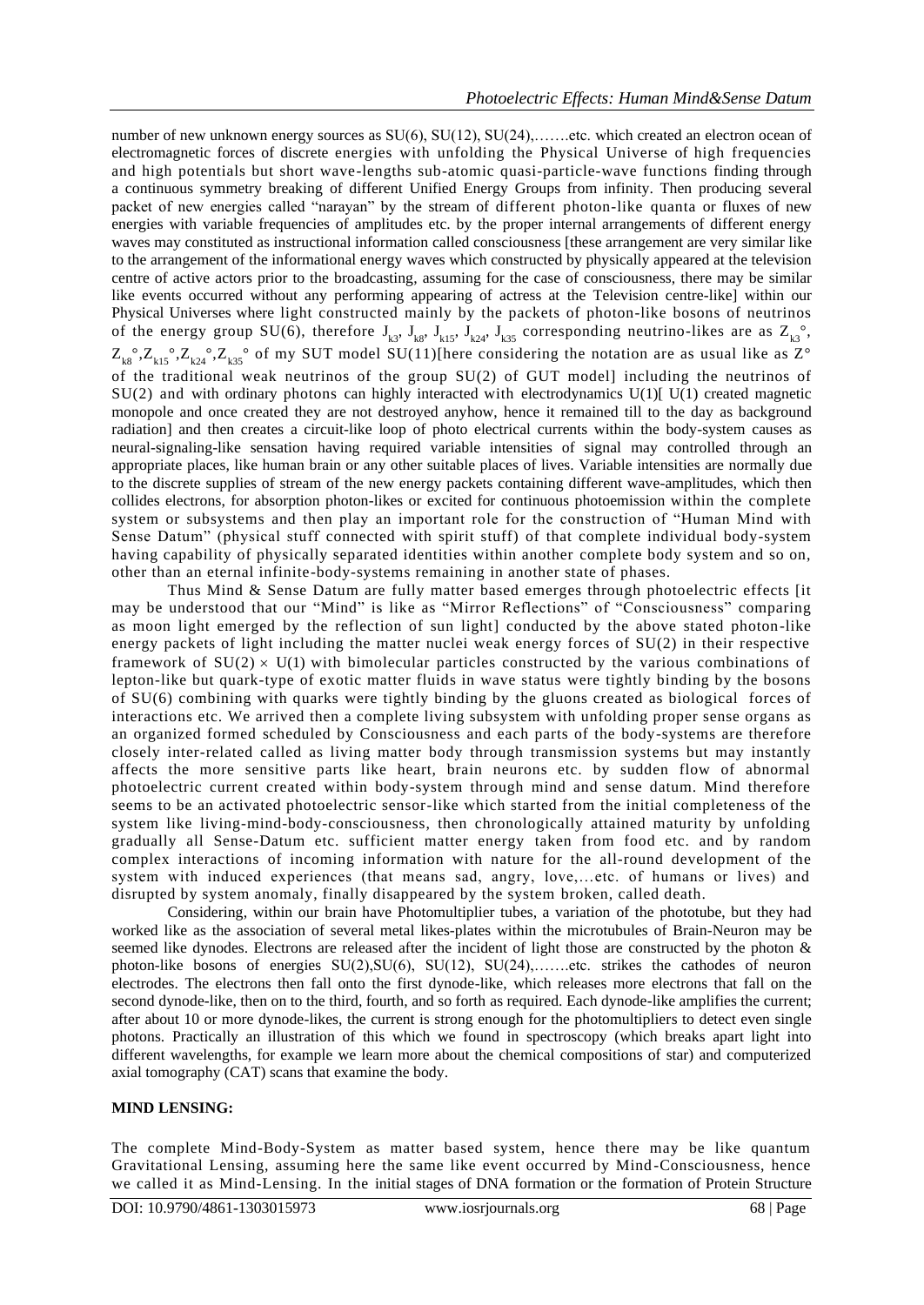or soft matters formation where we found vacant spaces-like and around the centre region then gradually created nascent matters as soft matters by the exotic matter fluid compacted by the new unknown particle-likes "bhadras" then formed as lumps of matter atoms combining with quarks of QCD SU(3) etc. together formed living matter atoms as well as then Bio-Molecules of lives (comparing with the very famous scientist **Pierre-Gilles de Gennes,** explained that how the atomic structures of bio-molecules formed after the creation of "Soft Matters"), we may it compared with the formation like spiral galaxy etc. in the large scale universe.

We understood from above long explanation that our holographic mind constructed by consciousness and sense datum by photoelectric effects, through consciousness as light rays constructed by the quanta like of new kind energy sources "Narayan" unfolded sense datum with electrical current by photoelectrons for sensations as signals throughout the body-system by electrical energy circuit and reversely through ear, eye including all other senses organs like as touch, taste etc. may constructed a picture on mind-screen (a television-like picture-screen) through signals created by incoming audio-visual like information from an object directly or constructed the same like picture (may be as laser-like) by imagination or illusion without any objects or by anesthesia of the sense datum etc. Here, various picture of imagination or illusion including all these audio, visual energies from an object may changes to electrical energies as signals within our body -system then interchanged and may appeared through holography picture (as laser picture -like) on mind-screen like as seen by television, then if we fine-tuning the mind-picture on screen-like by converging energies till the proper or appropriate formation with a matching or drawing or imaging picture -like via that incoming information of an objects or imagination or illusion, it doesn't stored in memory as like as stored in micro-chips but may sometime stored. Although we considered that there may be constructed like usable electrodes within the brain neuron microtubules of human or parts of brain or similar like places of other lives, these are flexible with re spect to the incidental informational energies of high potentials constructed with new kind of invisible electromagnetic light rays as consciousness which then bending or attracting towards the galaxy -like soft matters or lumps of matter of bio-atoms or mind-body-matter, it comparing with gravitationally bending as light by attraction. Here we assumed that this system may obviously occurred by the mind -bodyconsciousness of human or lives, hence we assumed that "Mind Lensing" may responsible for variability of Emotions, Egos, Angry, Sad, etc. of humans or lives etc. through different kind of electromagnetism as its effects are directly fall upon the creation of photoelectric currents of the body-system. For formal & informal Education of Child Development, we require there include within its syllabus, the process of how to control mind-body system including the sense datum or all round development to himself by repeatedly practicing of education through proper using of mind consciousness interactions as increase of Self-Realization for construction of stable (as possible) Mind-Picture-Screen. Considering it is possible only through random process of fine -tuning the mind-consciousness electromagnetism by education of enhancing the knowledge that creates the strong & stable mind-picture-screen without any noise as web disturbances instead like of Trial & Error method of existing education-system as the process mentioned previously by great philosophers [we just illustrated the analogy for human being with an examples that an iron bar will be functioned as magnetic bar after constructed its magnetism, the iron bar is then required repeatedly friction by another bar-magnet through friction-process of magnetism and continuing till to the construction of magnetism of iron-bar]. It is then possible to appropriate channelized our mind-consciousness through converging or fine tuning the energy signaling -system after controlling the noise flow of photoelectric current through activating photoelectric sensors like mind as origin of biological sensations for the betterment of mankind. Hence education means to achieve the controlling power through mind-consciousness, which are therefore assumed to be an important & powerful machinery tools after successive unfolding of all available sense organs of the lives like human including their perfect effectiveness or assuming by unfolding progressive brain parts with establishing the complete consciousness-mind-body relational systems for the betterment of society. Then chronologically advances with unfolding sense-organs, hence then polarized the behaviors which disrupted with the system breaks or finally disappeared with death.

Thus Gravitational lensing means when light passing through a galaxy then light means stream of packets of electromagnetic energy or photons which bended by gravitational attraction. Similar like event occurred when consciousness as light passing through soft matters of bio atoms as lumps of matter or the whole body-system of human-like or a bio-cell like as spiral galaxy, then light as consciousness bended by quantum gravitational attraction through bio-cell or human body-mind, we may call it thus mind-lensing. We assumed that gravitational force as well as quantum gravity may created by the new energy sources of the Gaussian group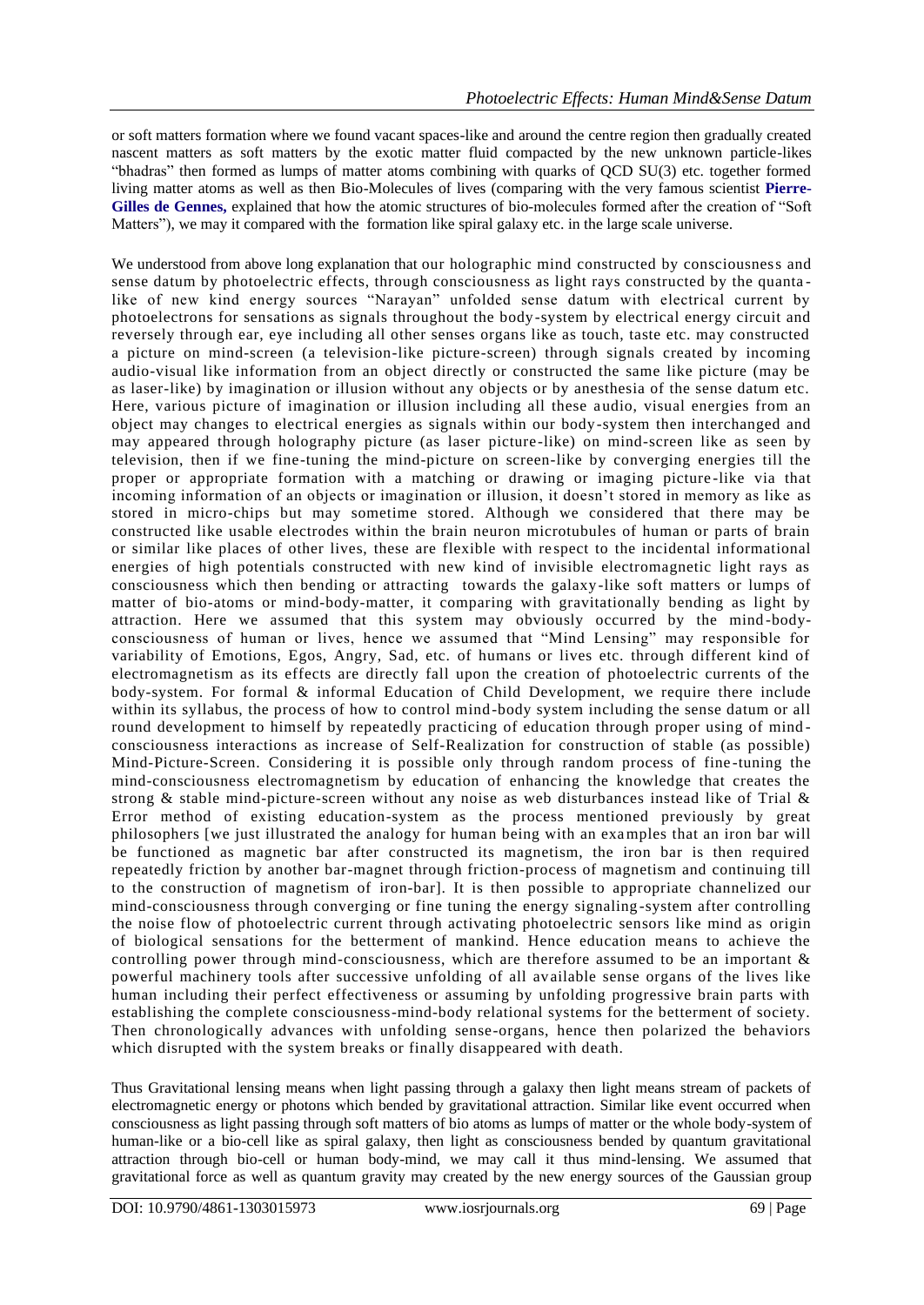SU(6) as explained details in my previous published articles. Again we considered that material based Mind may be created through Consciousness in our Physical Universe is mainly by the energy groups  $SU(6)$  &  $SU(2)$ in their respective framework of  $SU(6) \times U(1)$  and  $SU(2) \times U(1)$  respectively.

Thus, we may assumed that light as consciousness may converges or bending by the attraction of mind-body or soft matters of biology as lumps of matter of galaxy and increased the acceleration of the photoelectric currents as well as the formation of stability of mind-screen-picture. Thus Light of Consciousness made up by various packets of variable new energy photon-like bosons quanta as "narayan" in the electron ocean containing various amplitudes electromagnetic waves and may accumulated as increased electrons density as like as "Tsunami in Water Ocean" by the new energy sources in their respective framework with required interaction of electromagnetic forces with energy group  $U(1)$  through quantum gravitational forces may increases the different classes of lives, like we observed in the present situation of our planet, as the increasing strengths of "Microbes" are very much effective with respect to other lives due from the nearest star as solar atmospheric pressure of electrons or photons etc., considering these increases the electromagnetism of the earth-system within electron ocean etc. In the initial stages of DNA formations or the formation of Protein Structures where we observed the formation of bio-molecules are as similar like the formation of spiral galaxy, were it was found the vacant spaces around the black-hole-like of the centre region then gradually created nascent matters through exotic matter fluids as soft of matters then formed ordinary matter of bio-molecules as bio-cells, similar like as stars, planets around the black-hole of a galaxy etc. Lumps of matter in the large scale and soft matters in the small scales of biology are all formed by the new unknown lepton-likes but quark-types particle-like in wave status with tightly binding by the bosons of SU(6) called "bhadras" then compacting with other matter atoms by tightly binding through quark and gluons etc. together may created living matter atoms or Bio-Molecules just like as the formations of spiral galaxies etc. in the large scale of our Physical Universe.

Now all forms of electromagnetic radiation of transported energies then quite easy to imagine that, this energy being used to push tiny particles of negative charge freeing from the metal-like surface of brain where they are not all that strongly confined in the case of photo-effects for mind-screen creation. Thus for the working process of Mind are mainly depends on the ejected free-electrons [uses as willing forces] from matter-like plates of brain under the right circumstances through photoelectric effects which using by then photoelectric sensors-like chips as memory card in the brain neurons (as it was found that our brain memory may be assumed as equivalent to 256 billion GB) or by any other similar places where it was possible to creates the neutral current by photon like

neutrinos  $Z^0$  of SU(2) or there may be created photoelectric plates-likes phototubes or solid-likes surfaces of multiple pieces of sensory within microtubules of the human-like brain neurons or any other suitable places. It was explained by famous scientist Roger Penrose and Stuart Hameroff that microtubules played an important role for the human brain consciousness. An interesting facts that ejected free-electrons by photoelectric effects are flexible in quantities depends on inclined photon-like bosons of new energies and sometime can't ejected any electrons while absorbing the said new energies, then there may be created energy wave-wave duality for bonding the organic cells or compounds like carbon-hydrogen or nitrogen-hydrogen, silicon-hydrogen types etc. that means atomic numbers remained unchanged but found new formations of compact Bio-Atoms or Bio-Molecules may without chemical reactions such as like Polymers-Types etc., these are mainly occurred by combining the lower atomic number's element like hydrogen with greater atomic number's elements or organic compounds within reasonable temperatures including all others circumstances for the creation of polymers chain, sometimes may two or more polymers remaining very closer by entanglement of energy wave-wave duality assuming as particle-like and thus created as DNA, PROTEIN chain etc. in the living-body-system, which are therefore through internal interactions have controlled the sense datum with unfolding experiences etc. Normally these are actives from very beginning through inclined informational light energy waves of initial completeness of the full-body-system then it increases by maintaining the time dependant normal curve of I Q or E Q, as increases with human ages normally (compared it like the expansion age from Big-Bang to Big-Break singularity then contraction till Big-Crunch Singularity) [see my article "The Complex Quantum and Classical Pseudo Tachyonic Universe").

We know that within a human body or within any other complete body-system of this universe there may be possible to exist billions of other complete body-systems like viruses & bacteria etc. It is very much interesting to say that human bodies or live bodies are constructed in such a way that they can protect himself and may always rejected or destroyed the bad enemies for smoothly running of the body-system otherwise always try to protect himself for the existences of alive-body-systems. The same will be true for the observed Physical Universe with Black-Hole as well as true for Galaxy etc., for example that earth always protect for its existence through consciousness as like we protect ourselves etc. Mind is thus a powerful-tools appeared just after the formation of a complete-machinery-matter-body-system with brain otherwise the incomplete system was controlled by another complete system called mother body-system till to the formation of completeness under the construction system, if it is disturbed partly or fully by the failure of the machine-parts-like of matter-body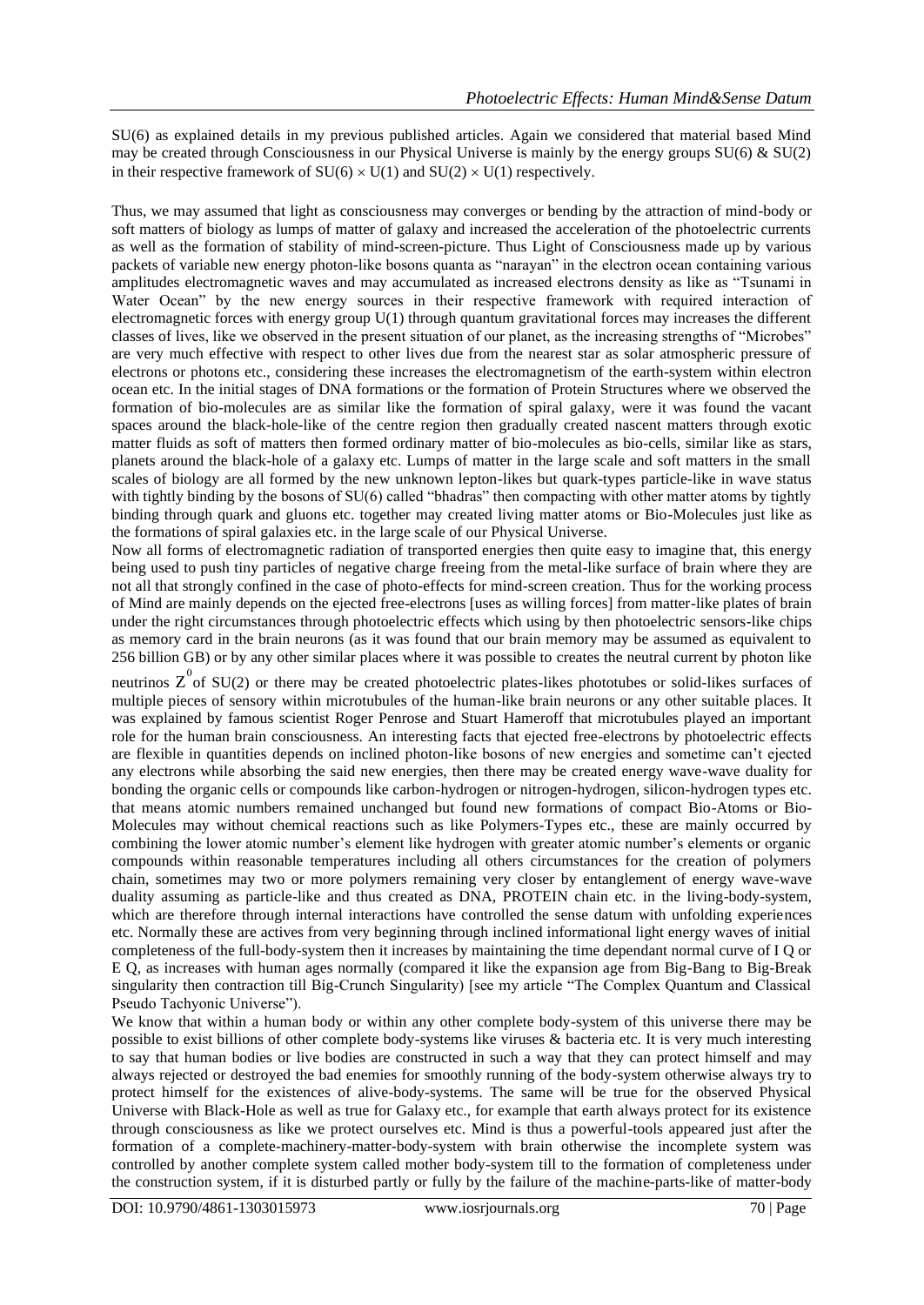with non-recoverable then failure is assumed to be biggest fault under that construction-system. Consciousness is thus appeared like as an additional software of any system-created, as like as computer hardware of minimum independent working capacity which then installed by various additional software for smooth running as per requirements, similar like mind-body combination of any system are as hardware-like then working accordingly to the requirements of instructional information through consciousness of the Mind-Body-Subsystems via electromagnetism. It is very interesting that all kind of experiences stored through electromagnetism from present to past then future for its individual systems-completeness including illusion etc. Through mindconsciousness it always forwarded to the next system within the whole-body-systems as quality carried by DNA. Thus mind are always flexible and it was formed by variable energy waves, would be developed or increases monotonically with the Evolution of nature for future development of mankind and for the betterment of the society of our Planet.

# **II. Conclusion:**

From the above discussion we understood that "Mind" is powerful effective [whose effectiveness may started from the very beginning of the system-generation and then gradually increases through electromagnetism by mother's mind-consciousness-stages, stages means other than existing data or the quality of DNA, the incoming data which are also associated with mother's arbitrary holographic-mind were influencing mainly the gradually unfolding sense-datum of baby-body-system. Whose smoothness  $\&$  cuteness are required for the betterment of mankind, it depends on different kind of electromagnetism with corresponding photo electricity created orderly by the energy groups SU(2), SU(6), SU(12), SU(24),….. in their respective framework] machinery tools for human and other lives etc. with understanding the incoming information of instructional data as "Consciousness" for ourselves or for other lives and for the betterment of community development of Our Planet for Our Future. Through mind & consciousness one can emphasizes to others mind as like as screenshare of Video Conference etc. because Fundamental Consciousness or our Consciousness as light rays are arbitrarily common to all systems although with different electromagnetism. One can take this process through electromagnetism [although there are different kind of electromagnetism may constructed by the energy groups SU(2), SU(6), SU(12), SU(24),...etc. in their respective framework of SU(2)  $\times$  U(1); SU(6)  $\times$  U(1); SU(12)  $\times$  $U(1)$ ;  $SU(24) \times U(1)$  and smoothness with cuteness are increased accordingly to the Mind-Lensing capability of bending or attracting the photon-like neutrinos from those new energies, normally used photon, neutrinos of  $SU(2)$  then photon-like neutrinos of  $SU(6)$ ,  $SU(12)$ , ... as per capability of the system] of energy-waves maintaining by wave-wave duality, we can use then it in the case of medical treatments where own mind may cure illness of others by influencing through own healthy mind etc. In the child education teacher can use this process upon his students. Artificially we can creates the similar like light beams of electromagnetic energies of required frequencies & amplitudes for destruction of any increasing enemy Microbes or can use for recovery the critical illness etc. All different kind of lives shown different living personalities of performance is mainly on the basis of this different electromagnetism as explained above. We may thus assume that it will be possible artificially through mind-inactivate by the disruption of the microbe's complete-system like the pandemic situation by imposing different frequencies of light energies of appropriate electromagnetism.

It is clear from the hypothesis that our Wider Universe was filled with variable Unified Energy Groups as different Layers of Universe (more effectiveness may assume accordingly up-to seven layers). The unified symmetry groups are therefore randomly breaking the symmetry and each time freeing a new kind of energy group before the next symmetry breaking. In consequences of our existences we may assumed that the so called vacuum or empty spaces are filled with these different kinds of dark new energies with different neutrino-likes bosons as photon-likes, constructed the light rays of different amplitudes energy waves as instructional information of "Fundamental Consciousness" for the formation of everything with new kind of electron ocean of electromagnetic-type forces through phase transition system then unfolded  $\&$  expanded our Physical Universe through energy pressure of  $SU(6)$  by the symmetry breaking of the Super Unified Group  $SU(11)$ . Thus we may imagined in our physical universe, there always existed an electron ocean with new kind energy sources of various electromagnetic energy waves created as new kind of strong forces by the energy groups SU(6), SU(12), SU(24),…etc. where we are nothing but like as floating clouds of lumps matter in the sky of electromagnetism. The changes of different kind of electromagnetism are therefore called actual climate changes may accordingly to the positions & other circumstances of these earth-systems with respect to the universe causing a direct effects on the status of living personalities of humans or other lives etc.

## **Reference:**

- [1]. Narayan Kumar Bhadra(2020), **How "SU" Levels Are Imply For Life & Consciousness,** , Advances in Bioengineering and Biomedical Science Research, **www.opastonline.com, Volume 3 | Issue 2 | 58**
- [2]. Narayan Kumar Bhadra (2011), Complex Model Of The Quantum Cosmology, Bull. Cal. Math. Soc., 103(4), 321-332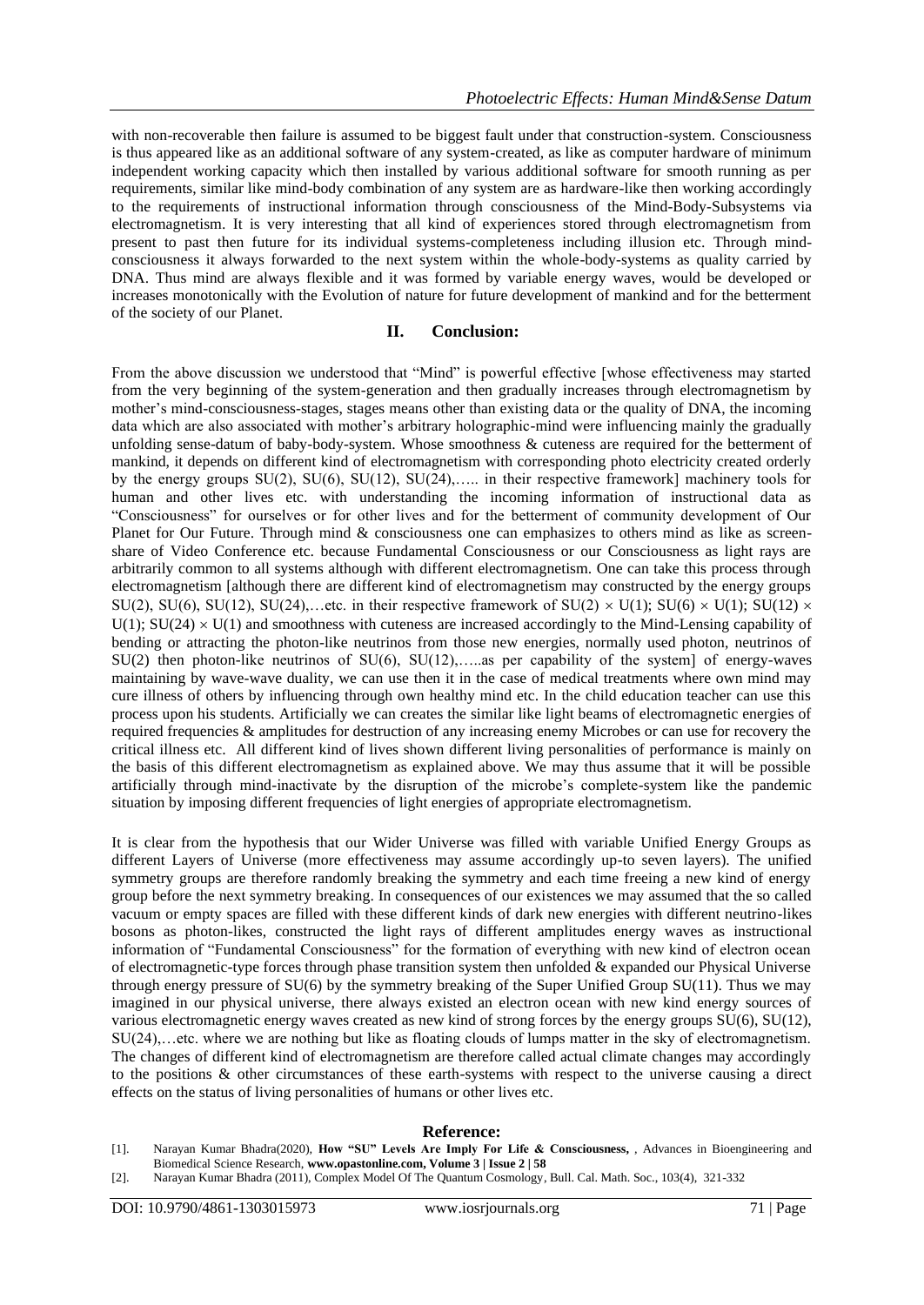- [3]. Narayan Kumar Bhadra (2014), The Origin of Consciousness in the Universe, IOSR Journal of Mathematics 10: 53-68.
- [4]. Narayan Kumar Bhadra (2013), The Complex Quantum and Classical Pseudo-Tachyonic Universe, IOSR Journal of Mathematics 8: 15-32.
- [5]. Narayan Kumar Bhadra (2013), The Complex Quantum-State of Black-Hole and Thermo-statistics, IOSR Journal of Mathematics  $8: 1-19$ .
- [6]. Narayan Kumar Bhadra (2012), The Complex Model of the Quantum Universe, IOSR Journal of Mathematics 4: 20-33.
- [7]. Narayan Kumar Bhadra (2017), The Complex Quantum-State of Consciousness, IOSR Journal of Applied Physics 9: 57-93.
- [8]. Narayan Kumar Bhadra (2019), Revised Standard Model of Physics and Origin of Biology, IOSR Journal of Applied Physics 2: 12- 40.
- [9]. Narayan Kumar Bhadra (2019), A Human is a Miniature of Universe, IOSR Journal of Biotechnology and Biochemistry5: 56-73.<br>[10]. Narayan Kumar Bhadra (2012), the complex model of the Universe, IOSR Journal of Mathematic
- Narayan Kumar Bhadra (2012), the complex model of the Universe, IOSR Journal of Mathematics 2: 41-45.
- [11]. Di Sia P, Narayan Kumar Bhadra (2019), Mind and Consciousness as Created by Electromagnetic Force, International Journal of Applied and Advanced Scientific Research 4: 1-6.
- [12]. Di Sia P, Narayan Kumar Bhadra (2020), Origin of consciousness and contemporary physics, World Scientific News 140: 127-138. [13]. Di Sia P, Narayan Kumar Bhadra(2020), Origin of living matter by a new model of consciousness, World Scientific News 143: 67- 78.
- [14]. Di Sia P, Bhadra NK (2020), Everything in a Part: About the Creation of Universe and Consciousness, Ergonomics Int J 4:000228.
- [15]. Guitchounts G, Markowitz JE, Liberti WA, Gardner TJ. J Neural Eng. 2013; 10:046016. [\[PMC free article\]](https://www.ncbi.nlm.nih.gov/pmc/articles/PMC3875136/) [\[PubMed\]](https://www.ncbi.nlm.nih.gov/pubmed/23860226) [\[Google](https://scholar.google.com/scholar_lookup?journal=J+Neural+Eng&author=G+Guitchounts&author=JE+Markowitz&author=WA+Liberti&author=TJ+Gardner&volume=10&publication_year=2013&pages=046016&pmid=23860226&)  [Scholar\]](https://scholar.google.com/scholar_lookup?journal=J+Neural+Eng&author=G+Guitchounts&author=JE+Markowitz&author=WA+Liberti&author=TJ+Gardner&volume=10&publication_year=2013&pages=046016&pmid=23860226&)
- [16]. Vazquez AL, Murphy MC, Kim S-G. Brain connectivity. 2014; 4:727–740. [\[PMC free article\]](https://www.ncbi.nlm.nih.gov/pmc/articles/PMC4238243/) [\[PubMed\]](https://www.ncbi.nlm.nih.gov/pubmed/25300278) [\[Google Scholar\]](https://scholar.google.com/scholar_lookup?journal=Brain+connectivity&author=AL+Vazquez&author=MC+Murphy&author=S-G+Kim&volume=4&publication_year=2014&pages=727-740&pmid=25300278&)
- [17]. Vazquez AL, Fukuda M, Crowley JC, Kim S-G. Cerebral Cortex. 2014; 24:2908–2919. [\[PMC free article\]](https://www.ncbi.nlm.nih.gov/pmc/articles/PMC4193461/) [\[PubMed\]](https://www.ncbi.nlm.nih.gov/pubmed/23761666) [\[Google](https://scholar.google.com/scholar_lookup?journal=Cerebral+Cortex&author=AL+Vazquez&author=M+Fukuda&author=JC+Crowley&author=S-G+Kim&volume=24&publication_year=2014&pages=2908-2919&pmid=23761666&)  [Scholar\]](https://scholar.google.com/scholar_lookup?journal=Cerebral+Cortex&author=AL+Vazquez&author=M+Fukuda&author=JC+Crowley&author=S-G+Kim&volume=24&publication_year=2014&pages=2908-2919&pmid=23761666&)
- [18]. Collinger JL, Wodlinger B, Downey JE, Wang W, Tyler-Kabara EC, Weber DJ, McMorland AJ, Velliste M, Boninger ML, Schwartz AB. Lancet. 2012; 381(9866):557–564. [\[PMC free article\]](https://www.ncbi.nlm.nih.gov/pmc/articles/PMC3641862/) [\[PubMed\]](https://www.ncbi.nlm.nih.gov/pubmed/23253623) [\[Google Scholar\]](https://scholar.google.com/scholar_lookup?journal=Lancet&author=JL+Collinger&author=B+Wodlinger&author=JE+Downey&author=W+Wang&author=EC+Tyler-Kabara&volume=381&issue=9866&publication_year=2012&pages=557-564&pmid=23253623&)
- [19]. Simeral JD, Kim SP, Black MJ, Donoghue JP, Hochberg LR. J Neural Eng. 2011; 8:025027. [\[PMC free article\]](https://www.ncbi.nlm.nih.gov/pmc/articles/PMC3715131/) [\[PubMed\]](https://www.ncbi.nlm.nih.gov/pubmed/21436513) [\[Google](https://scholar.google.com/scholar_lookup?journal=J+Neural+Eng&author=JD+Simeral&author=SP+Kim&author=MJ+Black&author=JP+Donoghue&author=LR+Hochberg&volume=8&publication_year=2011&pages=025027&pmid=21436513&)  [Scholar\]](https://scholar.google.com/scholar_lookup?journal=J+Neural+Eng&author=JD+Simeral&author=SP+Kim&author=MJ+Black&author=JP+Donoghue&author=LR+Hochberg&volume=8&publication_year=2011&pages=025027&pmid=21436513&)
- [20]. Kozai TDY, Catt K, Li X, Gugel ZV, Olafsson VT, Vazquez AL, Cui XT. Biomaterials. 2015; 37:25–39. [\[PMC free article\]](https://www.ncbi.nlm.nih.gov/pmc/articles/PMC4312222/) [\[PubMed\]](https://www.ncbi.nlm.nih.gov/pubmed/25453935) [\[Google Scholar\]](https://scholar.google.com/scholar_lookup?journal=Biomaterials&author=TDY+Kozai&author=K+Catt&author=X+Li&author=ZV+Gugel&author=VT+Olafsson&volume=37&publication_year=2015&pages=25-39&pmid=25453935&)
- [21]. Gilgunn, R. PJK, Kozai TDY, Weber DJ, Cui XT, Erdos G, Ozdoganlar OB, Fedder GK. Micro Electro Mechanical Systems (MEMS). 2012 IEEE 25th International Conference on.2012. pp. 56–59. [\[Google Scholar\]](https://scholar.google.com/scholar?q=Gilgunn,+R.+PJK+Kozai+TDY+Weber+DJ+Cui+XT+Erdos+G+Ozdoganlar+OB+Fedder+GK+Micro+Electro+Mechanical+Systems+%28MEMS%29+2012+2012+56+59+2012+IEEE+25th+International+Conference+on+)
- [22]. Kozai TDY, Langhals NB, Patel PR, Deng X, Zhang H, Smith KL, Lahann J, Kotov NA, Kipke DR. Nature materials. 2012;11: 1065–1073. [\[PMC free article\]](https://www.ncbi.nlm.nih.gov/pmc/articles/PMC3524530/) [\[PubMed\]](https://www.ncbi.nlm.nih.gov/pubmed/23142839) [\[Google Scholar\]](https://scholar.google.com/scholar_lookup?journal=Nature+materials&author=TDY+Kozai&author=NB+Langhals&author=PR+Patel&author=X+Deng&author=H+Zhang&volume=11&publication_year=2012&pages=1065-1073&)
- [23]. Kozai TDY, Kipke DR. J Neurosci Methods. 2009; 184:199-205. [\[PMC free article\]](https://www.ncbi.nlm.nih.gov/pmc/articles/PMC3165009/) [\[PubMed\]](https://www.ncbi.nlm.nih.gov/pubmed/19666051) [\[Google Scholar\]](https://scholar.google.com/scholar_lookup?journal=J+Neurosci+Methods&author=TDY+Kozai&author=DR+Kipke&volume=184&publication_year=2009&pages=199-205&pmid=19666051&) [24]. Zhang H, Patel PR, Xie Z, Swanson SD, Wang X, Kotov NA. ACS Nano. 2013; 7:7619-7629. [PubMed] [Google
- [24]. Zhang H, Patel PR, Xie Z, Swanson SD, Wang X, Kotov NA. ACS Nano. 2013; 7:7619–7629. [\[PubMed\]](https://www.ncbi.nlm.nih.gov/pubmed/23930825) [\[Google Scholar\]](https://scholar.google.com/scholar_lookup?journal=ACS+Nano&author=H+Zhang&author=PR+Patel&author=Z+Xie&author=SD+Swanson&author=X+Wang&volume=7&publication_year=2013&pages=7619-7629&pmid=23930825&)
- [25]. Ware T, Simon D, Liu C, Musa T, Vasudevan S, Sloan A, Keefer EW, Rennaker RL, 2nd, Voit W. J Biomed Mater Res B Appl Biomater. 2014; 102:1–11. [\[PubMed\]](https://www.ncbi.nlm.nih.gov/pubmed/23666562) [\[Google Scholar\]](https://scholar.google.com/scholar_lookup?journal=J+Biomed+Mater+Res+B+Appl+Biomater&author=T+Ware&author=D+Simon&author=C+Liu&author=T+Musa&author=S+Vasudevan&volume=102&publication_year=2014&pages=1-11&pmid=23666562&)
- [26]. Harris JP, Hess AE, Rowan SJ, Weder C, Zorman CA, Tyler DJ, Capadona JR. J Neural Eng. 2011;8:046010. [\[PMC free article\]](https://www.ncbi.nlm.nih.gov/pmc/articles/PMC4134134/) [\[PubMed\]](https://www.ncbi.nlm.nih.gov/pubmed/21654037) [\[Google Scholar\]](https://scholar.google.com/scholar_lookup?journal=J+Neural+Eng&author=JP+Harris&author=AE+Hess&author=SJ+Rowan&author=C+Weder&author=CA+Zorman&volume=8&publication_year=2011&pages=046010&pmid=21654037&)
- [27]. Azemi E, Lagenaur CF, Cui XT. Biomaterials. 2011; 32:681–692. [\[PMC free article\]](https://www.ncbi.nlm.nih.gov/pmc/articles/PMC3394228/) [\[PubMed\]](https://www.ncbi.nlm.nih.gov/pubmed/20933270) [\[Google Scholar\]](https://scholar.google.com/scholar_lookup?journal=Biomaterials&author=E+Azemi&author=CF+Lagenaur&author=XT+Cui&volume=32&publication_year=2011&pages=681-692&pmid=20933270&)
- [28]. Kozai TDY, Jaquins-Gerstl A, Vazquez AL, Michael AC, Cui XT. ACS Chemical Neuroscience. 2015; 6:48–67. [\[PMC free article\]](https://www.ncbi.nlm.nih.gov/pmc/articles/PMC4304489/) [\[PubMed\]](https://www.ncbi.nlm.nih.gov/pubmed/25546652) [\[Google Scholar\]](https://scholar.google.com/scholar_lookup?journal=ACS+Chemical+Neuroscience&author=TDY+Kozai&author=A+Jaquins-Gerstl&author=AL+Vazquez&author=AC+Michael&author=XT+Cui&volume=6&publication_year=2015&pages=48-67&pmid=25546652&)
- [29]. Boyden ES, Zhang F, Bamberg E, Nagel G, Deisseroth K. Nature neuroscience. 2005; 8:1263–1268. [\[PubMed\]](https://www.ncbi.nlm.nih.gov/pubmed/16116447) [\[Google Scholar\]](https://scholar.google.com/scholar_lookup?journal=Nature+neuroscience&author=ES+Boyden&author=F+Zhang&author=E+Bamberg&author=G+Nagel&author=K+Deisseroth&volume=8&publication_year=2005&pages=1263-1268&)
- [30]. Alivisatos AP, Andrews AM, Boyden ES, Chun M, Church GM, Deisseroth K, Donoghue JP, Fraser SE, Lippincott-Schwartz J, Looger LL. ACS Nano. 2013; 7:1850–1866. [\[PMC free article\]](https://www.ncbi.nlm.nih.gov/pmc/articles/PMC3665747/) [\[PubMed\]](https://www.ncbi.nlm.nih.gov/pubmed/23514423) [\[Google Scholar\]](https://scholar.google.com/scholar_lookup?journal=ACS+Nano&author=AP+Alivisatos&author=AM+Andrews&author=ES+Boyden&author=M+Chun&author=GM+Church&volume=7&publication_year=2013&pages=1850-1866&pmid=23514423&)
- [31]. Klapoetke NC, Murata Y, Kim SS, Pulver SR, Birdsey-Benson A, Cho YK, Morimoto TK, Chuong AS, Carpenter EJ, Tian Z. Nature methods. 2014; 11:338–346. [\[PMC free article\]](https://www.ncbi.nlm.nih.gov/pmc/articles/PMC3943671/) [\[PubMed\]](https://www.ncbi.nlm.nih.gov/pubmed/24509633) [\[Google Scholar\]](https://scholar.google.com/scholar_lookup?journal=Nature+methods&author=NC+Klapoetke&author=Y+Murata&author=SS+Kim&author=SR+Pulver&author=A+Birdsey-Benson&volume=11&publication_year=2014&pages=338-346&pmid=24509633&)
- [32]. Chen T-W, Wardill TJ, Sun Y, Pulver SR, Renninger SL, Baohan A, Schreiter ER, Kerr RA, Orger MB, Jayaraman V, Looger LL, Svoboda K, Kim DS. Nature. 2013; 499:295–300. [\[PMC free article\]](https://www.ncbi.nlm.nih.gov/pmc/articles/PMC3777791/) [\[PubMed\]](https://www.ncbi.nlm.nih.gov/pubmed/23868258) [\[Google Scholar\]](https://scholar.google.com/scholar_lookup?journal=Nature&author=T-W+Chen&author=TJ+Wardill&author=Y+Sun&author=SR+Pulver&author=SL+Renninger&volume=499&publication_year=2013&pages=295-300&pmid=23868258&)
- [33]. Kozai TDY, Marzullo TC, Hooi F, Langhals NB, Majewska AK, Brown EB, Kipke DR. J Neural Eng. 2010;7:046011. [\[PMC free](https://www.ncbi.nlm.nih.gov/pmc/articles/PMC3164482/)  [article\]](https://www.ncbi.nlm.nih.gov/pmc/articles/PMC3164482/) [\[PubMed\]](https://www.ncbi.nlm.nih.gov/pubmed/20644246) [\[Google Scholar\]](https://scholar.google.com/scholar_lookup?journal=J+Neural+Eng&author=TDY+Kozai&author=TC+Marzullo&author=F+Hooi&author=NB+Langhals&author=AK+Majewska&volume=7&publication_year=2010&pages=046011&pmid=20644246&)
- [34]. Kozai TDY, Vazquez AL, Weaver CL, Kim SG, Cui XT. J Neural Eng. 2012; 9:066001. [\[PMC free article\]](https://www.ncbi.nlm.nih.gov/pmc/articles/PMC3511663/) [\[PubMed\]](https://www.ncbi.nlm.nih.gov/pubmed/23075490) [\[Google](https://scholar.google.com/scholar_lookup?journal=J+Neural+Eng&author=TDY+Kozai&author=AL+Vazquez&author=CL+Weaver&author=SG+Kim&author=XT+Cui&volume=9&publication_year=2012&pages=066001&pmid=23075490&)  [Scholar\]](https://scholar.google.com/scholar_lookup?journal=J+Neural+Eng&author=TDY+Kozai&author=AL+Vazquez&author=CL+Weaver&author=SG+Kim&author=XT+Cui&volume=9&publication_year=2012&pages=066001&pmid=23075490&)
- [35]. Becquerel A-E. ComptesRendus. 1839; 9:1839. [\[Google Scholar\]](https://scholar.google.com/scholar_lookup?journal=Comptes+Rendus&author=A-E+Becquerel&volume=9&publication_year=1839&pages=1839&)
- [36]. Hertz H. Annalen der Physik. 1887; 267: 983–1000. [\[Google Scholar\]](https://scholar.google.com/scholar_lookup?journal=Annalen+der+Physik&author=H+Hertz&volume=267&publication_year=1887&pages=983-1000&) [37]. Einstein A. Annalen der Physik. 1905; 322: 132–148. [Google Scholar]
- Einstein A. Annalen der Physik. 1905; 322: 132–148. [\[Google Scholar\]](https://scholar.google.com/scholar_lookup?journal=Annalen+der+Physik&author=A+Einstein&volume=322&publication_year=1905&pages=132-148&)
- [38]. Kozai TDY, Li X, Bodily LM, Caparosa EM, Zenonos GA, Carlisle DL, Friedlander RM, Cui XT. Biomaterials. 2014; 35:9620– 9634. [\[PMC free article\]](https://www.ncbi.nlm.nih.gov/pmc/articles/PMC4174599/) [\[PubMed\]](https://www.ncbi.nlm.nih.gov/pubmed/25176060) [\[Google Scholar\]](https://scholar.google.com/scholar_lookup?journal=Biomaterials&author=TDY+Kozai&author=X+Li&author=LM+Bodily&author=EM+Caparosa&author=GA+Zenonos&volume=35&publication_year=2014&pages=9620-9634&pmid=25176060&)
- [39]. Cotton FA, Wilkinson G, Gaus PL, Bryant R. Basic inorganic chemistry. Wiley; New York: 1995. [\[Google Scholar\]](https://scholar.google.com/scholar_lookup?title=Basic+inorganic+chemistry&author=FA+Cotton&author=G+Wilkinson&author=PL+Gaus&author=R+Bryant&publication_year=1995&) [40]. Archer MD. Physica E: Low-dimensional Systems and Nanostructures. 2002; 14:61–64. [Google Scholar]
- [40]. Archer MD. Physica E: Low-dimensional Systems and Nanostructures. 2002; 14:61–64. [\[Google Scholar\]](https://scholar.google.com/scholar_lookup?journal=Physica+E:+Low-dimensional+Systems+and+Nanostructures&author=MD+Archer&volume=14&publication_year=2002&pages=61-64&)
- Rutherford E. The London, Edinburgh, and Dublin Philosophical Magazine and Journal of Science. 1911; 21: 669–688. [Google [Scholar\]](https://scholar.google.com/scholar_lookup?journal=The+London,+Edinburgh,+and+Dublin+Philosophical+Magazine+and+Journal+of+Science&author=E+Rutherford&volume=21&publication_year=1911&pages=669-688&)
- [42]. Oliveira SL, Rand SC. Physical Review Letters. 2007; 98:093901. [\[PubMed\]](https://www.ncbi.nlm.nih.gov/pubmed/17359156) [\[Google Scholar\]](https://scholar.google.com/scholar_lookup?journal=Physical+Review+Letters&author=SL+Oliveira&author=SC+Rand&volume=98&publication_year=2007&pages=093901&pmid=17359156&)
- [43]. Fisher WM, Rand SC. Journal of Applied Physics. 2011; 109:064903. [\[Google Scholar\]](https://scholar.google.com/scholar_lookup?journal=Journal+of+Applied+Physics&author=WM+Fisher&author=SC+Rand&volume=109&publication_year=2011&pages=064903&)
- [44]. Göppert-Mayer M. Annalen der Physik. 1931; 401:273–294. [\[Google Scholar\]](https://scholar.google.com/scholar_lookup?journal=Annalen+der+Physik&author=M+G%C3%B6ppert-Mayer&volume=401&publication_year=1931&pages=273-294&)
- [45]. Krasnoholovets V. Indian Journal of Theoretical Physics. 2001; 49:1–32. [\[Google Scholar\]](https://scholar.google.com/scholar_lookup?journal=Indian+Journal+of+Theoretical+Physics&author=V+Krasnoholovets&volume=49&publication_year=2001&pages=1-32&)
- [46]. Einstein A, Podolsky B, Rosen N. Physical Review. 1935; 47:777. [\[Google Scholar\]](https://scholar.google.com/scholar_lookup?journal=Physical+Review&author=A+Einstein&author=B+Podolsky&author=N+Rosen&volume=47&publication_year=1935&pages=777&) [47]. Panarella E. In: Quantum Uncertainties. Honig W, Kraft D, Panarella E, editors. Vol
- [47]. Panarella E. In: Quantum Uncertainties. Honig W, Kraft D, Panarella E, editors. Vol. 162. Springer; US: 1987. pp. 237–269. ch. 13. [\[Google Scholar\]](https://scholar.google.com/scholar_lookup?title=Quantum+Uncertainties&author=E+Panarella&publication_year=1987&)
- [48]. Panarella E. Found Phys. 1974; 4:227–259. [\[Google Scholar\]](https://scholar.google.com/scholar_lookup?journal=Found+Phys&author=E+Panarella&volume=4&publication_year=1974&pages=227-259&)
- [49]. Ward MB, Dean MC, Stevenson RM, Bennett AJ, Ellis DJP, Cooper K, Farrer I, Nicoll CA, Ritchie DA, Shields AJ. Nat Commun. 2014; 5:3316. [\[PubMed\]](https://www.ncbi.nlm.nih.gov/pubmed/24548976) [\[Google Scholar\]](https://scholar.google.com/scholar_lookup?journal=Nat+Commun&author=MB+Ward&author=MC+Dean&author=RM+Stevenson&author=AJ+Bennett&author=DJP+Ellis&volume=5&publication_year=2014&pages=3316&pmid=24548976&)
- [50]. Shih Y. Reports on Progress in Physics. 2003; 66:1009. [\[Google Scholar\]](https://scholar.google.com/scholar_lookup?journal=Reports+on+Progress+in+Physics&author=Y+Shih&volume=66&publication_year=2003&pages=1009&)
- [51]. Ludwig KA, Miriani RM, Langhals NB, Joseph MD, Anderson DJ, Kipke DR. J Neurophysiol. 2009;101:1679–1689. [\[PMC free](https://www.ncbi.nlm.nih.gov/pmc/articles/PMC2666412/)  [article\]](https://www.ncbi.nlm.nih.gov/pmc/articles/PMC2666412/) [\[PubMed\]](https://www.ncbi.nlm.nih.gov/pubmed/19109453) [\[Google Scholar\]](https://scholar.google.com/scholar_lookup?journal=J+Neurophysiol&author=KA+Ludwig&author=RM+Miriani&author=NB+Langhals&author=MD+Joseph&author=DJ+Anderson&volume=101&publication_year=2009&pages=1679-1689&pmid=19109453&)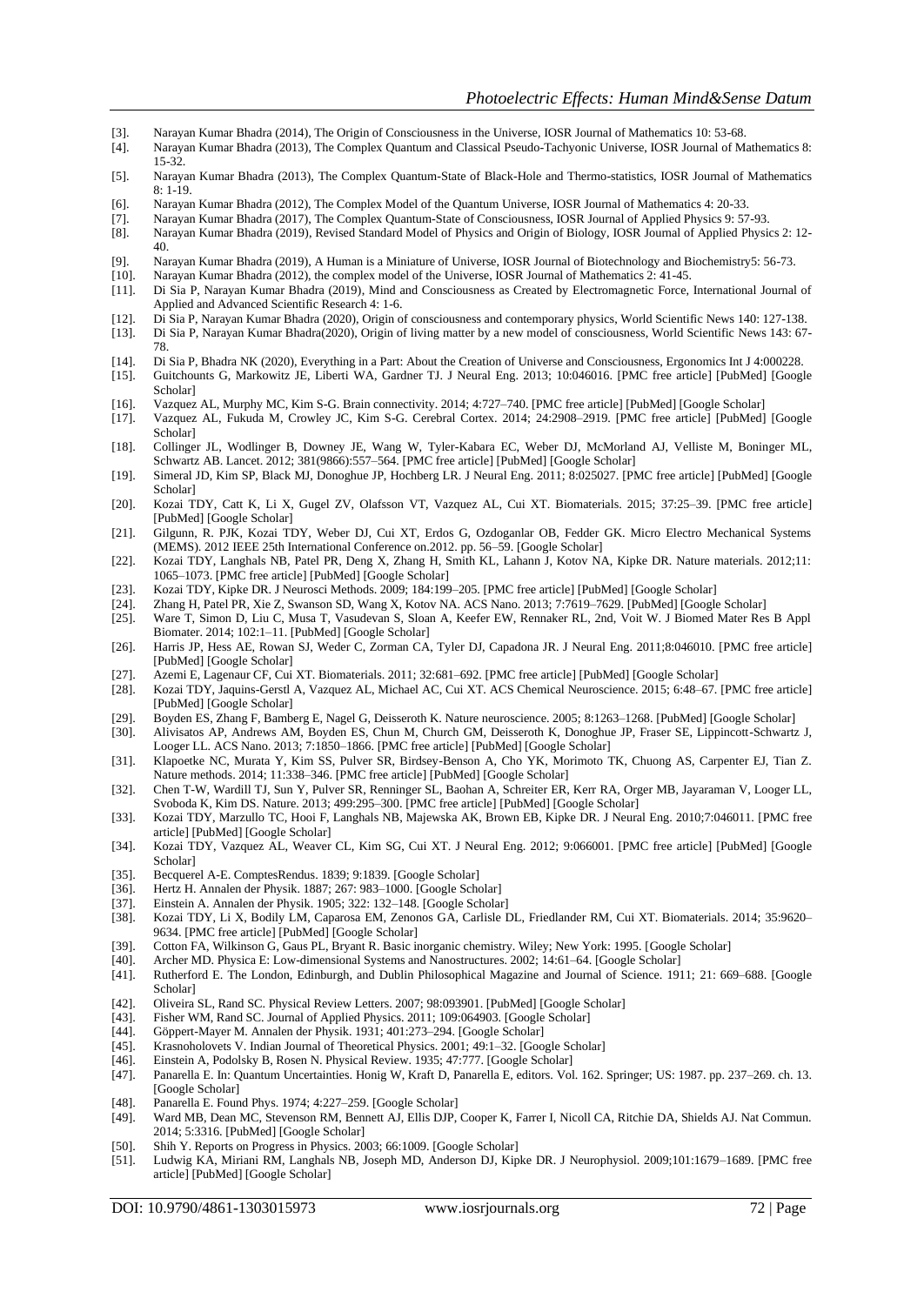- [52]. Klapoetke NC, Murata Y, Kim SS, Pulver SR, Birdsey-Benson A, Cho YK, Morimoto TK, Chuong AS, Carpenter EJ, Tian Z, Wang J, Xie Y, Yan Z, Zhang Y, Chow BY, Surek B, Melkonian M, Jayaraman V, Constantine-Paton M, Wong GK-S, Boyden ES. Nat Meth. 2014; 11: 338–346. [\[PMC free article\]](https://www.ncbi.nlm.nih.gov/pmc/articles/PMC3943671/) [\[PubMed\]](https://www.ncbi.nlm.nih.gov/pubmed/24509633) [\[Google Scholar\]](https://scholar.google.com/scholar_lookup?journal=Nat+Meth&author=NC+Klapoetke&author=Y+Murata&author=SS+Kim&author=SR+Pulver&author=A+Birdsey-Benson&volume=11&publication_year=2014&pages=338-346&)
- [53]. Chuong AS, Miri ML, Busskamp V, Matthews GAC, Acker LC, Sorensen AT, Young A, Klapoetke NC, Henninger MA, Kodandaramaiah SB, Ogawa M, Ramanlal SB, Bandler RC, Allen BD, Forest CR, Chow BY, Han X, Lin Y, Tye KM, Roska B, Cardin JA, Boyden ES. Nat Neurosci. 2014; 17:1123–1129. [\[PMC free article\]](https://www.ncbi.nlm.nih.gov/pmc/articles/PMC4184214/) [\[PubMed\]](https://www.ncbi.nlm.nih.gov/pubmed/24997763) [\[Google Scholar\]](https://scholar.google.com/scholar_lookup?journal=Nat+Neurosci&author=AS+Chuong&author=ML+Miri&author=V+Busskamp&author=GAC+Matthews&author=LC+Acker&volume=17&publication_year=2014&pages=1123-1129&pmid=24997763&)
- [54]. Sun L, Hinrichs H. Hum Brain Mapp. 2009; 30:3361–3377. [\[PMC free article\]](https://www.ncbi.nlm.nih.gov/pmc/articles/PMC6870712/) [\[PubMed\]](https://www.ncbi.nlm.nih.gov/pubmed/19365799) [\[Google Scholar\]](https://scholar.google.com/scholar_lookup?journal=Hum+Brain+Mapp&author=L+Sun&author=H+Hinrichs&volume=30&publication_year=2009&pages=3361-3377&pmid=19365799&)
- [55]. Pappas TC, Wickramanyake WMS, Jan E, Motamedi M, Brodwick M, Kotov NA. Nano Letters. 2007; 7:513–519. [\[PubMed\]](https://www.ncbi.nlm.nih.gov/pubmed/17298018) [\[Google Scholar\]](https://scholar.google.com/scholar_lookup?journal=Nano+Letters&author=TC+Pappas&author=WMS+Wickramanyake&author=E+Jan&author=M+Motamedi&author=M+Brodwick&volume=7&publication_year=2007&pages=513-519&pmid=17298018&)
- [56]. Park D-W, Schendel AA, Mikael S, Brodnick SK, Richner TJ, Ness JP, Hayat MR, Atry F, Frye ST, Pashaie R. Nat Commun. 2014; 5:5258. [\[PMC free article\]](https://www.ncbi.nlm.nih.gov/pmc/articles/PMC4218963/) [\[PubMed\]](https://www.ncbi.nlm.nih.gov/pubmed/25327513) [\[Google Scholar\]](https://scholar.google.com/scholar_lookup?journal=Nat+Commun&author=D-W+Park&author=AA+Schendel&author=S+Mikael&author=SK+Brodnick&author=TJ+Richner&volume=5&publication_year=2014&pages=5258&pmid=25327513&)
- [57]. Kuzum D, Takano H, Shim E, Reed JC, Juul H, Richardson AG, de Vries J, Bink H, Dichter MA, Lucas TH, Coulter DA, Cubukcu E, Litt B. Nat Commun. 2014;5: 5259. [\[PMC free article\]](https://www.ncbi.nlm.nih.gov/pmc/articles/PMC4331185/) [\[PubMed\]](https://www.ncbi.nlm.nih.gov/pubmed/25327632) [\[Google Scholar\]](https://scholar.google.com/scholar_lookup?journal=Nat+Commun&author=D+Kuzum&author=H+Takano&author=E+Shim&author=JC+Reed&author=H+Juul&volume=5&publication_year=2014&pages=5259&pmid=25327632&)
- [58]. Wells J, Kao C, Jansen ED, Konrad P, Mahadevan-Jansen A. J Biomed Opt. 2005;10:064003. [\[PubMed\]](https://www.ncbi.nlm.nih.gov/pubmed/16409069) [\[Google Scholar\]](https://scholar.google.com/scholar_lookup?journal=J+Biomed+Opt&author=J+Wells&author=C+Kao&author=ED+Jansen&author=P+Konrad&author=A+Mahadevan-Jansen&volume=10&publication_year=2005&pages=064003&pmid=16409069&)
- [59]. Abdo A, Sahin M, Freedman DS, Cevik E, Spuhler PS, Unlu MS. Journal of Neural Engineering. 2011; 8:056012. [\[PMC free](https://www.ncbi.nlm.nih.gov/pmc/articles/PMC3205078/)  [article\]](https://www.ncbi.nlm.nih.gov/pmc/articles/PMC3205078/) [\[PubMed\]](https://www.ncbi.nlm.nih.gov/pubmed/21914931) [\[Google Scholar\]](https://scholar.google.com/scholar_lookup?journal=Journal+of+Neural+Engineering&author=A+Abdo&author=M+Sahin&author=DS+Freedman&author=E+Cevik&author=PS+Spuhler&volume=8&publication_year=2011&pages=056012&pmid=21914931&)
- [60]. Yang L, Wang S, Zeng Q, Zhang Z, Peng LM. Small. 2013; 9:1225–1236. [\[PubMed\]](https://www.ncbi.nlm.nih.gov/pubmed/23529815) [\[Google Scholar\]](https://scholar.google.com/scholar_lookup?journal=Small&author=L+Yang&author=S+Wang&author=Q+Zeng&author=Z+Zhang&author=LM+Peng&volume=9&publication_year=2013&pages=1225-1236&pmid=23529815&)
- [61]. Cataldo S, Salice P, Menna E, Pignataro B. Energy & Environmental Science. 2012; 5:5919–5940. [\[Google Scholar\]](https://scholar.google.com/scholar_lookup?journal=Energy+&+Environmental+Science&author=S+Cataldo&author=P+Salice&author=E+Menna&author=B+Pignataro&volume=5&publication_year=2012&pages=5919-5940&)
- [62]. Camilli L, Scarselli M, Gobbo SD, Castrucci P, Gautron E, De Crescenzi M. Beilstein J Nanotechnol. 2012;3:360–367. [\[PMC free](https://www.ncbi.nlm.nih.gov/pmc/articles/PMC3388360/)  [article\]](https://www.ncbi.nlm.nih.gov/pmc/articles/PMC3388360/) [\[PubMed\]](https://www.ncbi.nlm.nih.gov/pubmed/23016140) [\[Google Scholar\]](https://scholar.google.com/scholar_lookup?journal=Beilstein+J+Nanotechnol&author=L+Camilli&author=M+Scarselli&author=SD+Gobbo&author=P+Castrucci&author=E+Gautron&volume=3&publication_year=2012&pages=360-367&pmid=23016140&)
- [63]. Kim DH, Park JG. Nanotechnology. 2012; 23:325401. [\[PubMed\]](https://www.ncbi.nlm.nih.gov/pubmed/22825051) [Google [Scholar\]](https://scholar.google.com/scholar_lookup?journal=Nanotechnology&author=DH+Kim&author=JG+Park&volume=23&publication_year=2012&pages=325401&pmid=22825051&)
- [64]. Yang L, Wang S, Zeng Q, Zhang Z, Li Y, Zhou W, Liu J, Peng LM. ACS Appl Mater Interfaces. 2012;4:1154–1157. [\[PubMed\]](https://www.ncbi.nlm.nih.gov/pubmed/22324635) [\[Google Scholar\]](https://scholar.google.com/scholar_lookup?journal=ACS+Appl+Mater+Interfaces&author=L+Yang&author=S+Wang&author=Q+Zeng&author=Z+Zhang&author=Y+Li&volume=4&publication_year=2012&pages=1154-1157&pmid=22324635&)
- [65]. Bourdo SE, Saini V, Piron J, Al-Brahim I, Boyer C, Rioux J, Bairi V, Biris AS, Viswanathan T. ACS Appl Mater Interfaces. 2012;4: 363–368. [\[PubMed\]](https://www.ncbi.nlm.nih.gov/pubmed/22200124) [\[Google Scholar\]](https://scholar.google.com/scholar_lookup?journal=ACS+Appl+Mater+Interfaces&author=SE+Bourdo&author=V+Saini&author=J+Piron&author=I+Al-Brahim&author=C+Boyer&volume=4&publication_year=2012&pages=363-368&pmid=22200124&)
- [66]. Castrucci P, Del Gobbo S, Camilli L, Scarselli M, Casciardi S, Tombolini F, Convertino A, Fortunato G, De Crescenzi M. J Nanosci Nanotechnol. 2011; 11:9202–9207. [\[PubMed\]](https://www.ncbi.nlm.nih.gov/pubmed/22400324) [\[Google Scholar\]](https://scholar.google.com/scholar_lookup?journal=J+Nanosci+Nanotechnol&author=P+Castrucci&author=S+Del+Gobbo&author=L+Camilli&author=M+Scarselli&author=S+Casciardi&volume=11&publication_year=2011&pages=9202-9207&pmid=22400324&)
- [67]. Sadhu V, Nismy NA, Adikaari AA, Henley SJ, Shkunov M, Silva SR. Nanotechnology. 2011; 22:265607. [\[PubMed\]](https://www.ncbi.nlm.nih.gov/pubmed/21576781) [\[Google](https://scholar.google.com/scholar_lookup?journal=Nanotechnology&author=V+Sadhu&author=NA+Nismy&author=AA+Adikaari&author=SJ+Henley&author=M+Shkunov&volume=22&publication_year=2011&pages=265607&pmid=21576781&)  [Scholar\]](https://scholar.google.com/scholar_lookup?journal=Nanotechnology&author=V+Sadhu&author=NA+Nismy&author=AA+Adikaari&author=SJ+Henley&author=M+Shkunov&volume=22&publication_year=2011&pages=265607&pmid=21576781&)
- [68]. 67. Seymour EÇ, Freedman DS, Gökkavas M, Özbay E, Sahin M, Ünlü MS. Front Neuroeng. 2014; 7:00005. [\[PMC free article\]](https://www.ncbi.nlm.nih.gov/pmc/articles/PMC3927122/) [\[PubMed\]](https://www.ncbi.nlm.nih.gov/pubmed/24600390) [\[Google Scholar\]](https://scholar.google.com/scholar_lookup?journal=Front+Neuroeng&author=E%C3%87+Seymour&author=DS+Freedman&author=M+G%C3%B6kkavas&author=E+%C3%96zbay&author=M+Sahin&volume=7&publication_year=2014&pages=00005&)
- [69]. Hwang S-W, Tao H, Kim D-H, Cheng H, Song J-K, Rill E, Brenckle MA, Panilaitis B, Won SM, Kim Y-S, Song YM, Yu KJ, Ameen A, Li R, Su Y, Yang M, Kaplan DL, Zakin MR, Slepian MJ, Huang Y, Omenetto FG, Rogers JA. Science. 2012; 337:1640– 1644. [\[PMC free article\]](https://www.ncbi.nlm.nih.gov/pmc/articles/PMC3786576/) [\[PubMed\]](https://www.ncbi.nlm.nih.gov/pubmed/23019646) [\[Google Scholar\]](https://scholar.google.com/scholar_lookup?journal=Science&author=S-W+Hwang&author=H+Tao&author=D-H+Kim&author=H+Cheng&author=J-K+Song&volume=337&publication_year=2012&pages=1640-1644&pmid=23019646&)
- [70]. Li Z, Kunets VP, Saini V, Xu Y, Dervishi E, Salamo GJ, Biris AR, Biris AS. Applied Physics Letters. 2008;93: 243117. [\[Google](https://scholar.google.com/scholar_lookup?journal=Applied+Physics+Letters&author=Z+Li&author=VP+Kunets&author=V+Saini&author=Y+Xu&author=E+Dervishi&volume=93&publication_year=2008&pages=243117&)  [Scholar\]](https://scholar.google.com/scholar_lookup?journal=Applied+Physics+Letters&author=Z+Li&author=VP+Kunets&author=V+Saini&author=Y+Xu&author=E+Dervishi&volume=93&publication_year=2008&pages=243117&)
- [71]. Jia Y, Cao A, Bai X, Li Z, Zhang L, Guo N, Wei J, Wang K, Zhu H, Wu D, Ajayan PM. Nano Letters. 2011; 11:1901–1905. [\[PubMed\]](https://www.ncbi.nlm.nih.gov/pubmed/21452837) [\[Google Scholar\]](https://scholar.google.com/scholar_lookup?journal=Nano+Letters&author=Y+Jia&author=A+Cao&author=X+Bai&author=Z+Li&author=L+Zhang&volume=11&publication_year=2011&pages=1901-1905&pmid=21452837&)
- [72]. Landi BJ, Raffaelle RP, Castro SL, Bailey SG. Progress in Photovoltaics: Research and Applications. 2005;13: 165–172. [\[Google](https://scholar.google.com/scholar_lookup?journal=Progress+in+Photovoltaics:+Research+and+Applications&author=BJ+Landi&author=RP+Raffaelle&author=SL+Castro&author=SG+Bailey&volume=13&publication_year=2005&pages=165-172&)  [Scholar\]](https://scholar.google.com/scholar_lookup?journal=Progress+in+Photovoltaics:+Research+and+Applications&author=BJ+Landi&author=RP+Raffaelle&author=SL+Castro&author=SG+Bailey&volume=13&publication_year=2005&pages=165-172&)
- [73]. Cannizzaro C, Tandon N, Figallo E, Park H, Gerecht S, Radisic M, Elvassore N, Vunjak-Novakovic G. In: Tissue Engineering. Hauser H, Fussenegger M, editors. Vol. 140. Humana Press; 2007. pp. 291–307. ch. 16. [\[PubMed\]](https://www.ncbi.nlm.nih.gov/pubmed/18085215) [\[Google Scholar\]](https://scholar.google.com/scholar_lookup?title=Tissue+Engineering&author=C+Cannizzaro&author=N+Tandon&author=E+Figallo&author=H+Park&author=S+Gerecht&publication_year=2007&)
- [74]. Lee JU. Applied Physics Letters. 2005; 87: 153107. [\[Google Scholar\]](https://scholar.google.com/scholar_lookup?journal=Applied+Physics+Letters&author=JU+Lee&volume=87&publication_year=2005&pages=153107&)
- [75]. Luo X, Weaver CL, Zhou DD, Greenberg R, Cui XT. Biomaterials. 2011; 32:5551–5557. [\[PMC free article\]](https://www.ncbi.nlm.nih.gov/pmc/articles/PMC3109196/) [\[PubMed\]](https://www.ncbi.nlm.nih.gov/pubmed/21601278) [\[Google](https://scholar.google.com/scholar_lookup?journal=Biomaterials&author=X+Luo&author=CL+Weaver&author=DD+Zhou&author=R+Greenberg&author=XT+Cui&volume=32&publication_year=2011&pages=5551-5557&pmid=21601278&)  [Scholar\]](https://scholar.google.com/scholar_lookup?journal=Biomaterials&author=X+Luo&author=CL+Weaver&author=DD+Zhou&author=R+Greenberg&author=XT+Cui&volume=32&publication_year=2011&pages=5551-5557&pmid=21601278&)
- [76]. de Asis ED, Jr., Nguyen-Vu TD, Arumugam PU, Chen H, Cassell AM, Andrews RJ, Yang CY, Li J. Biomed Microdevices. 2009;11: 801–808. [\[PMC free article\]](https://www.ncbi.nlm.nih.gov/pmc/articles/PMC2708324/) [\[PubMed\]](https://www.ncbi.nlm.nih.gov/pubmed/19291408) [\[Google Scholar\]](https://scholar.google.com/scholar_lookup?journal=Biomed+Microdevices&author=ED+de+Asis&author=TD+Nguyen-Vu&author=PU+Arumugam&author=H+Chen&author=AM+Cassell&volume=11&publication_year=2009&pages=801-808&pmid=19291408&)
- [77]. Wang K, Fishman HA, Dai H, Harris JS. Nano letters. 2006; 6:2043–2048. [\[PubMed\]](https://www.ncbi.nlm.nih.gov/pubmed/16968023) [\[Google Scholar\]](https://scholar.google.com/scholar_lookup?journal=Nano+letters&author=K+Wang&author=HA+Fishman&author=H+Dai&author=JS+Harris&volume=6&publication_year=2006&pages=2043-2048&pmid=16968023&)
- [78]. Jan E, Hendricks JL, Husaini V, Richardson-Burns SM, Sereno A, Martin DC, Kotov NA. Nano Lett. 2009;9: 4012–4018. [\[PubMed\]](https://www.ncbi.nlm.nih.gov/pubmed/19785391) [\[Google Scholar\]](https://scholar.google.com/scholar_lookup?journal=Nano+Lett&author=E+Jan&author=JL+Hendricks&author=V+Husaini&author=SM+Richardson-Burns&author=A+Sereno&volume=9&publication_year=2009&pages=4012-4018&pmid=19785391&)
- [79]. Jiang LQ, Gao L. J Am Ceram Soc. 2006; 89: 156–161. [\[Google Scholar\]](https://scholar.google.com/scholar_lookup?journal=J+Am+Ceram+Soc&author=LQ+Jiang&author=L+Gao&volume=89&publication_year=2006&pages=156-161&) [80]. Liopo AV, Stewart MP, Hudson J, Tour JM, Pappas TC. J Nanosci Nanote
- [80]. Liopo AV, Stewart MP, Hudson J, Tour JM, Pappas TC. J Nanosci Nanotechno. 2006; 6:1365–1374. [\[PubMed\]](https://www.ncbi.nlm.nih.gov/pubmed/16792366) [\[Google Scholar\]](https://scholar.google.com/scholar_lookup?journal=J+Nanosci+Nanotechno&author=AV+Liopo&author=MP+Stewart&author=J+Hudson&author=JM+Tour&author=TC+Pappas&volume=6&publication_year=2006&pages=1365-1374&) [81]. Li C, Xia J, Wang Q, Chen J, Lei W, Zhang X. ACS Appl Mater Interfaces. 2013; 5:7400–7404.
- Li C, Xia J, Wang Q, Chen J, Lei W, Zhang X. ACS Appl Mater Interfaces. 2013; 5:7400–7404. [\[PubMed\]](https://www.ncbi.nlm.nih.gov/pubmed/23844806) [\[Google Scholar\]](https://scholar.google.com/scholar_lookup?journal=ACS+Appl+Mater+Interfaces&author=C+Li&author=J+Xia&author=Q+Wang&author=J+Chen&author=W+Lei&volume=5&publication_year=2013&pages=7400-7404&pmid=23844806&)
- [82]. Hamilton CE, Flood DJ, Barron AR. Phys Chem Chem Phys. 2013; 15: 3930–3938. [\[PubMed\]](https://www.ncbi.nlm.nih.gov/pubmed/23403836) [\[Google Scholar\]](https://scholar.google.com/scholar_lookup?journal=Phys+Chem+Chem+Phys&author=CE+Hamilton&author=DJ+Flood&author=AR+Barron&volume=15&publication_year=2013&pages=3930-3938&pmid=23403836&) [83]. Shim JS, Ahn CH. BiosensBioelectron. 2012;34:208–214. [PubMed] [Google Scholar]
- Shim JS, Ahn CH. BiosensBioelectron. 2012;34:208-214. [\[PubMed\]](https://www.ncbi.nlm.nih.gov/pubmed/22386485) [\[Google Scholar\]](https://scholar.google.com/scholar_lookup?journal=Biosens+Bioelectron&author=JS+Shim&author=CH+Ahn&volume=34&publication_year=2012&pages=208-214&pmid=22386485&)
- [84]. Hadjinicolaou AE, Leung RT, Garrett DJ, Ganesan K, Fox K, Nayagam DA, Shivdasani MN, Meffin H, Ibbotson MR, Prawer S. Biomaterials. 2012; 33: 5812–5820. [\[PubMed\]](https://www.ncbi.nlm.nih.gov/pubmed/22613134) [\[Google Scholar\]](https://scholar.google.com/scholar_lookup?journal=Biomaterials&author=AE+Hadjinicolaou&author=RT+Leung&author=DJ+Garrett&author=K+Ganesan&author=K+Fox&volume=33&publication_year=2012&pages=5812-5820&pmid=22613134&)
- [85]. Jung Y, Li X, Rajan NK, Taylor AD, Reed MA. Nano Letters. 2012; 13: 95–99. [\[PubMed\]](https://www.ncbi.nlm.nih.gov/pubmed/23237412) [\[Google Scholar\]](https://scholar.google.com/scholar_lookup?journal=Nano+Letters&author=Y+Jung&author=X+Li&author=NK+Rajan&author=AD+Taylor&author=MA+Reed&volume=13&publication_year=2012&pages=95-99&pmid=23237412&) [86]. Cho Y, Shi R, Ivanisevic A, Ben Borgens R. Nanotechnology. 2009; 20: 275102. [PubMed] [Google Scholar]
- [86]. Cho Y, Shi R, Ivanisevic A, Ben Borgens R. Nanotechnology. 2009; 20: 275102. [\[PubMed\]](https://www.ncbi.nlm.nih.gov/pubmed/19528680) [\[Google Scholar\]](https://scholar.google.com/scholar_lookup?journal=Nanotechnology&author=Y+Cho&author=R+Shi&author=A+Ivanisevic&author=R+Ben+Borgens&volume=20&publication_year=2009&pages=275102&pmid=19528680&) [87]. Freedman MS, Cui XT. Physical Chemistry Communications. 2014;1: 15–25. [Google Scholar]
- Freedman MS, Cui XT. Physical Chemistry Communications. 2014;1: 15–25. [\[Google Scholar\]](https://scholar.google.com/scholar_lookup?journal=Physical+Chemistry+Communications&author=MS+Freedman&author=XT+Cui&volume=1&publication_year=2014&pages=15-25&)
- [88]. Weaver CL, LaRosa JM, Luo X, Cui XT. ACS Nano. 2014; 8: 1834–1843. [\[PMC free article\]](https://www.ncbi.nlm.nih.gov/pmc/articles/PMC4004293/) [\[PubMed\]](https://www.ncbi.nlm.nih.gov/pubmed/24428340) [\[Google Scholar\]](https://scholar.google.com/scholar_lookup?journal=ACS+Nano&author=CL+Weaver&author=JM+LaRosa&author=X+Luo&author=XT+Cui&volume=8&publication_year=2014&pages=1834-1843&pmid=24428340&)
- [89]. Jiang S, Sun Y, Cui X, Huang X, He Y, Ji S, Shi W, Ge D. Synthetic Metals. 2013; 163: 19–23. [\[Google Scholar\]](https://scholar.google.com/scholar_lookup?journal=Synthetic+Metals&author=S+Jiang&author=Y+Sun&author=X+Cui&author=X+Huang&author=Y+He&volume=163&publication_year=2013&pages=19-23&)
- [90]. Luo X, Matranga C, Tan S, Alba N, Cui XT. Biomaterials. 2011; 32: 6316–6323. [\[PMC free article\]](https://www.ncbi.nlm.nih.gov/pmc/articles/PMC3387429/) [\[PubMed\]](https://www.ncbi.nlm.nih.gov/pubmed/21636128) [\[Google Scholar\]](https://scholar.google.com/scholar_lookup?journal=Biomaterials&author=X+Luo&author=C+Matranga&author=S+Tan&author=N+Alba&author=XT+Cui&volume=32&publication_year=2011&pages=6316-6323&pmid=21636128&)
- Luo X, Cui XT. Electrochemcommun. 2009;11: 1956-1959. [\[PMC free article\]](https://www.ncbi.nlm.nih.gov/pmc/articles/PMC2770182/) [\[PubMed\]](https://www.ncbi.nlm.nih.gov/pubmed/20160915) [\[Google Scholar\]](https://scholar.google.com/scholar_lookup?journal=Electrochem+commun&author=X+Luo&author=XT+Cui&volume=11&publication_year=2009&pages=1956-1959&pmid=20160915&)
- [92]. Lapicque L. J. Physiol. Pathol. Gen. 1907; 9: 620–635. [\[Google Scholar\]](https://scholar.google.com/scholar_lookup?journal=J.+Physiol.+Pathol.+Gen&author=L+Lapicque&volume=9&publication_year=1907&pages=620-635&)
- [93]. Geddes LA. Biomedical Engineering, IEEE Transactions on. 2004;51: 176–181. [\[PubMed\]](https://www.ncbi.nlm.nih.gov/pubmed/14723507) [\[Google Scholar\]](https://scholar.google.com/scholar_lookup?journal=Biomedical+Engineering,+IEEE+Transactions+on&author=LA+Geddes&volume=51&publication_year=2004&pages=176-181&) [94]. Camp JT, Jing Y, Zhuang J, Kolb JF, Beebe SJ, Song J, Joshi RP, Xiao S, Schoenbach KH. Plasma Science,
- [94]. Camp JT, Jing Y, Zhuang J, Kolb JF, Beebe SJ, Song J, Joshi RP, Xiao S, Schoenbach KH. Plasma Science, IEEE Transactions on. 2012;40: 2334–2347. [\[Google Scholar\]](https://scholar.google.com/scholar_lookup?journal=Plasma+Science,+IEEE+Transactions+on&author=JT+Camp&author=Y+Jing&author=J+Zhuang&author=JF+Kolb&author=SJ+Beebe&volume=40&publication_year=2012&pages=2334-2347&)
- [95]. Xiao S, Guo S, Nesin V, Heller R, Schoenbach KH. Biomedical Engineering, IEEE Transactions on. 2011; 58:1239–1245. [\[PubMed\]](https://www.ncbi.nlm.nih.gov/pubmed/21303739) [\[Google Scholar\]](https://scholar.google.com/scholar_lookup?journal=Biomedical+Engineering,+IEEE+Transactions+on&author=S+Xiao&author=S+Guo&author=V+Nesin&author=R+Heller&author=KH+Schoenbach&volume=58&publication_year=2011&pages=1239-1245&)
- [96]. Kolb JF, Shu X, Camp JT, Migliaccio M, Bajracharya C, Schoenbach KH. Antennas and Propagation (Eu CAP); Proceedings of the Fourth European Conference on; 2010; 2010. pp. 1–5. [\[Google Scholar\]](https://scholar.google.com/scholar_lookup?journal=Antennas+and+Propagation+%28EuCAP%29&author=JF+Kolb&author=X+Shu&author=JT+Camp&author=M+Migliaccio&author=C+Bajracharya&publication_year=2010&pages=1-5&)
- [97]. Florian Niedermann and Martin S. Sloth, New early dark energy, Phys. Rev. D 103, L041303 Published 19 February 2021